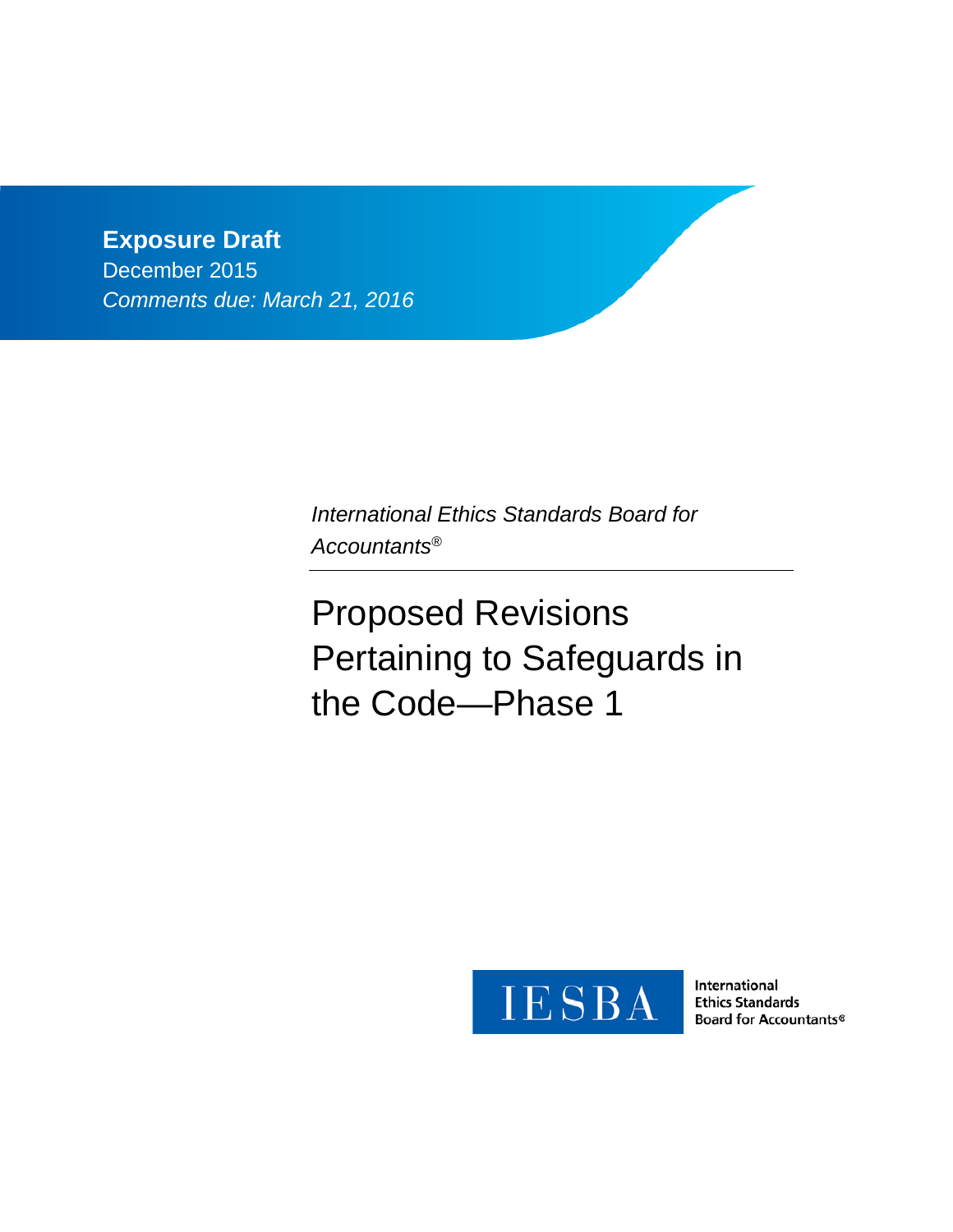

International **Ethics Standards Board for Accountants®** 

This Exposure Draft was developed and approved by the [International Ethics Standards Board for](http://www.ifac.org/ethics)  [Accountants®](http://www.ifac.org/ethics) (IESBA®).

The IESBA is an independent standard-setting board that develops and issues high-quality ethical standards and other pronouncements for professional accountants worldwide. Through its activities, the IESBA develops the *Code of Ethics for Professional Accountants™*, which establishes ethical requirements for professional accountants.

The objective of the IESBA is to serve the public interest by setting high-quality ethical standards for professional accountants and by facilitating the convergence of international and national ethical standards, including auditor independence requirements, through the development of a robust, internationally appropriate code of ethics.

The structures and processes that support the operations of the IESBA are facilitated by the International Federation of Accountants® (IFAC®).

Copyright © December 2015 by the International Federation of Accountants (IFAC). For copyright, trademark, and permissions information, please see [page 25.](#page-24-0)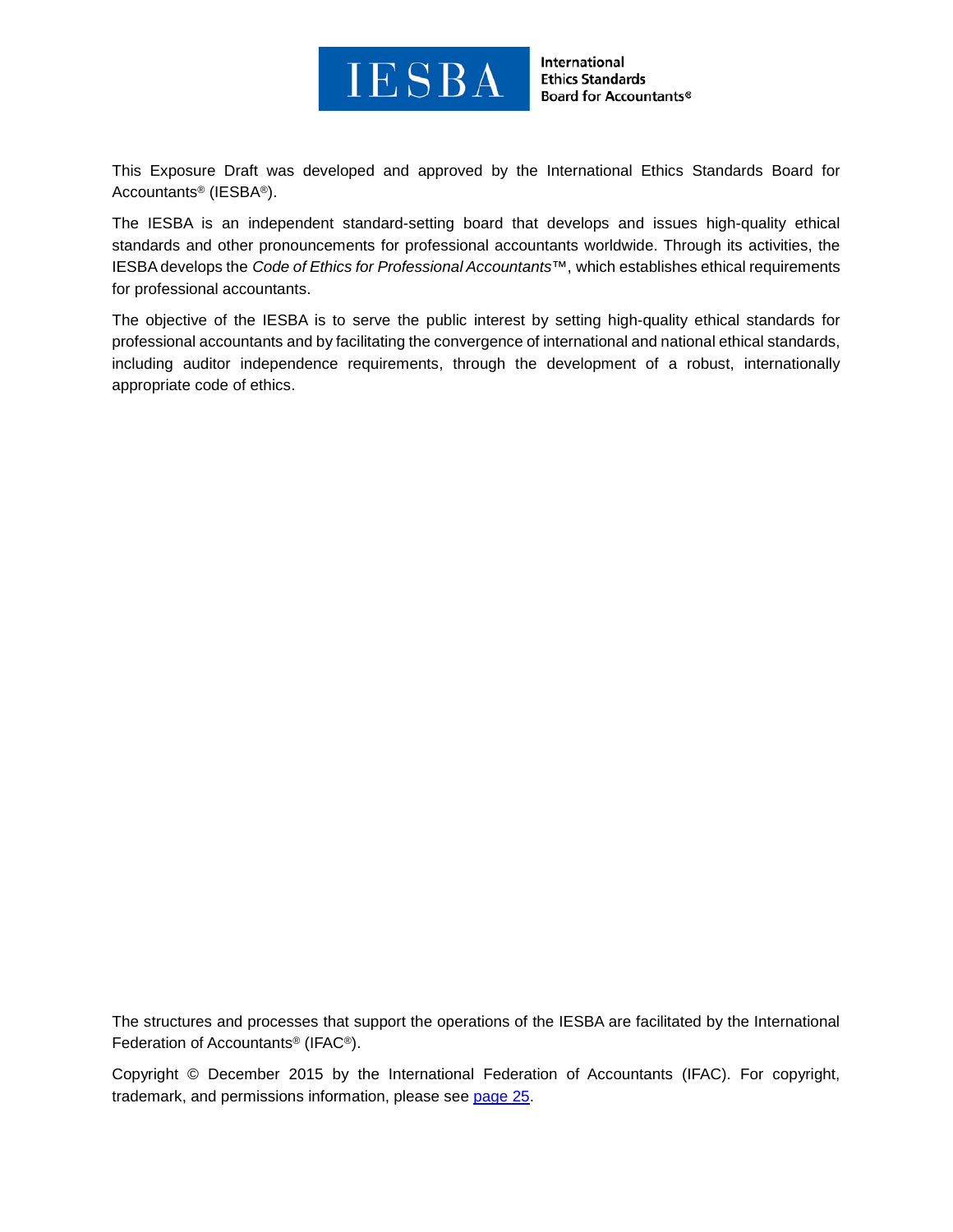# **REQUEST FOR COMMENTS**

This Exposure Draft, Proposed Revisions Pertaining to Safeguards in the Code—Phase 1, was developed and approved by the International Ethics Standards Board for Accountants® (IESBA®).

The proposals in this Exposure Draft may be modified in light of comments received before being issued in final form. **Comments are requested by March 21, 2016.**

Respondents are asked to submit their comments electronically through the IESBA website, using the ["Submit a Comment"](https://www.ifac.org/publications-resources/proposed-revisions-pertaining-safeguards-code-phase-1) link. Please submit comments in both PDF and Word files. Also, please note that firsttime users must register to use this feature. All comments will be considered a matter of public record and will ultimately be posted on the website. Although IESBA prefers that comments are submitted via its website, comments can also be sent to Ken Siong, IESBA Technical Director at [KenSiong@ethicsboard.org.](mailto:KenSiong@ethicsboard.org)

This publication may be downloaded from the IESBA website: [www.ethicsboard.org.](http://www.ethicsboard.org/) The approved text is published in the English language.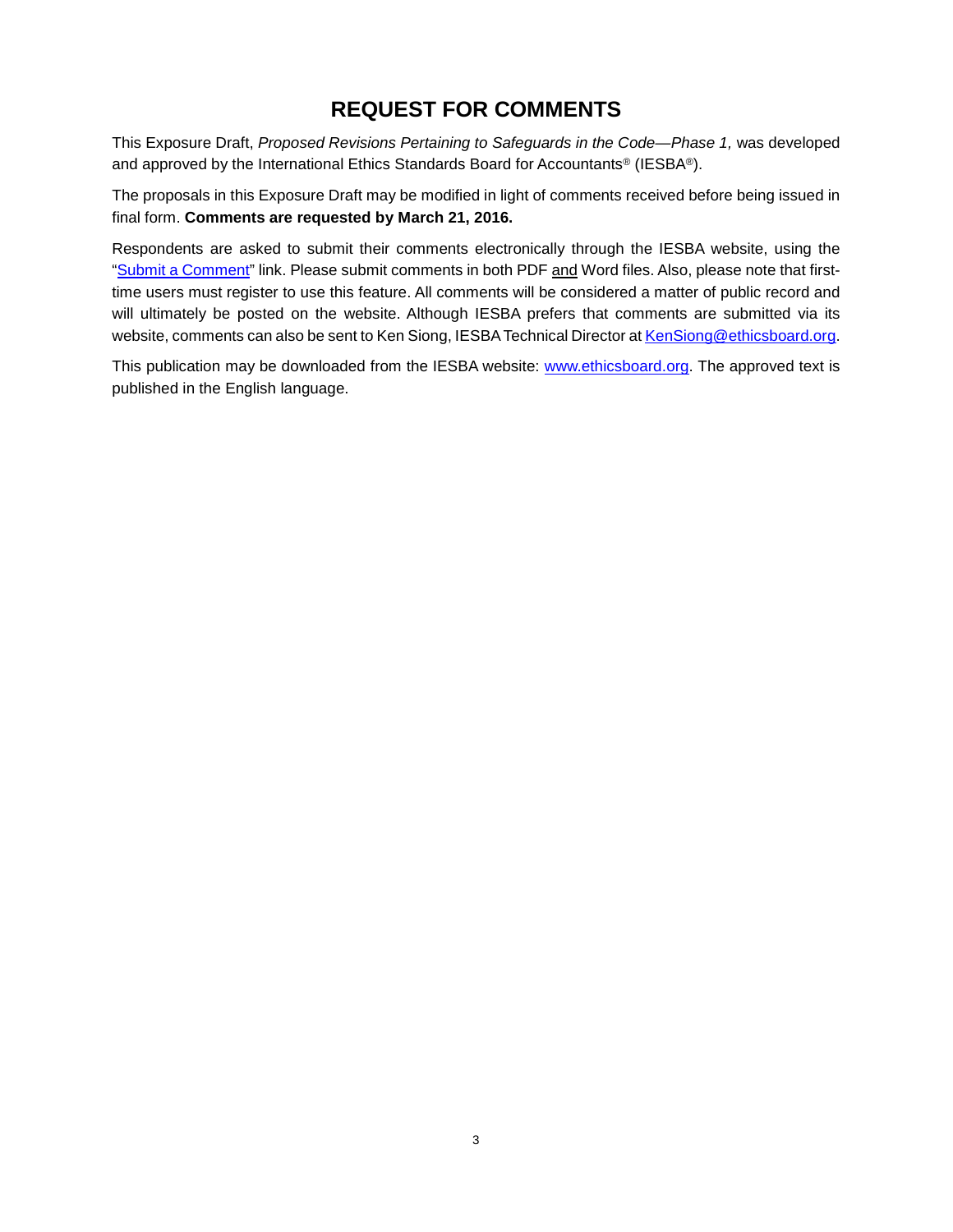## **CONTENTS**

|                                                             | Page |
|-------------------------------------------------------------|------|
|                                                             | 5    |
|                                                             | 5    |
|                                                             | 5    |
|                                                             | 6    |
|                                                             | 15   |
| EXPOSURE DRAFT: PROPOSED REVISIONS PERTAINING TO SAFEGUARDS |      |
|                                                             | 17   |
|                                                             | 17   |
|                                                             | 20   |
|                                                             |      |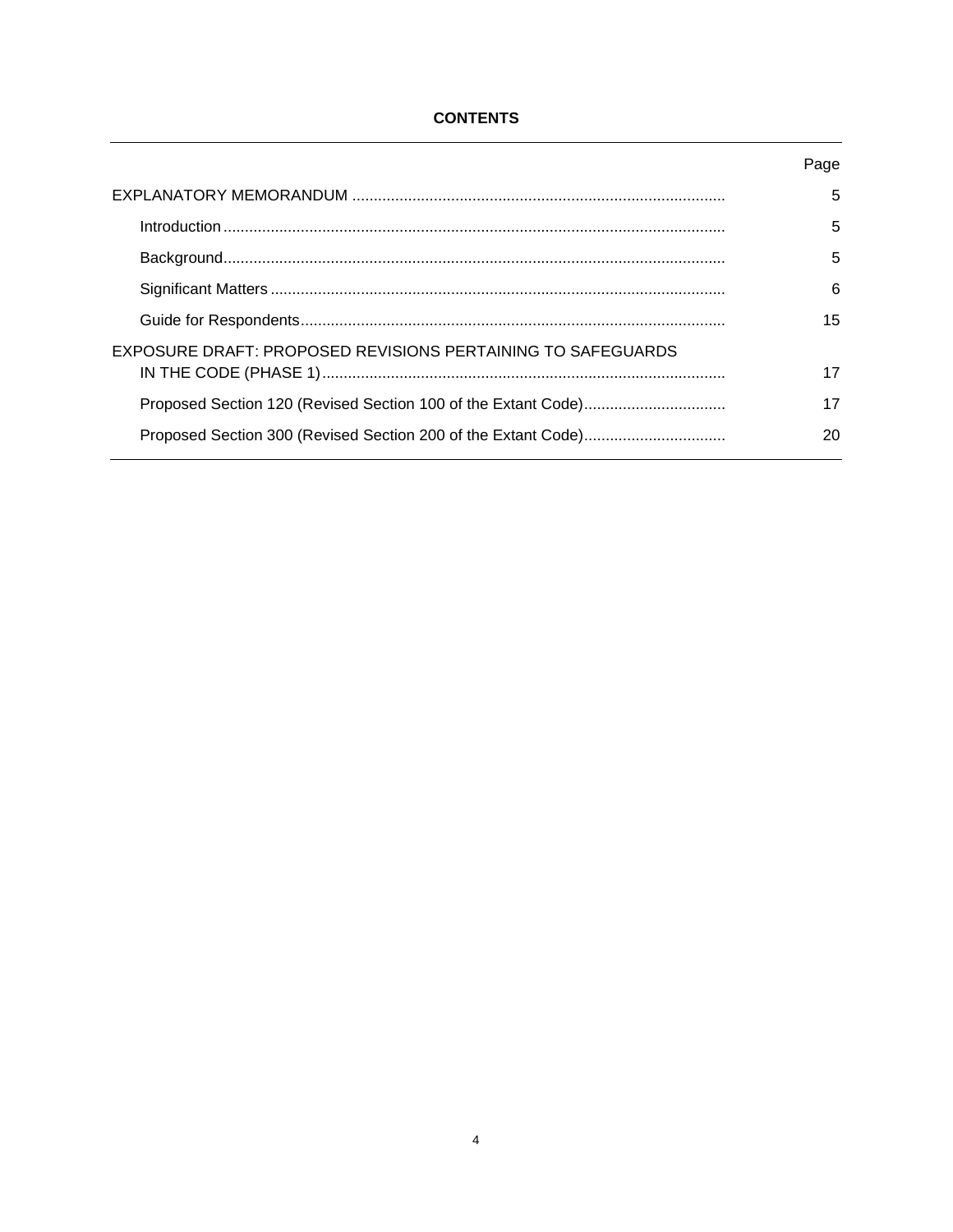# **EXPLANATORY MEMORANDUM**

## <span id="page-4-1"></span><span id="page-4-0"></span>**Introduction**

1. This memorandum provides background to, and an explanation of, the proposed changes to the International Ethics Standards Board for Accountants (IESBA or the Board) *Code of Ethics for Professional Accountants* (the Code) in Section 100[1](#page-4-3) and Section 200[2](#page-4-4) of the extant Code (numbered proposed Sections 120 and 300 in the [restructured Code](https://www.ifac.org/publications-resources/exposure-draft-improving-structure-code-ethics-professional-accountants-phase)<sup>3</sup>) pertaining to safeguards (herein referred to as the exposure draft (ED)). The Board approved these proposed changes for exposure at its November/December 2015 meeting.

# <span id="page-4-2"></span>**Background**

- 2. During its most recent consultation in developing its *Strategy and Work Plan 2014-2018*, the Board heard of regulatory concerns that certain safeguards identified in the Code may be inappropriate or ineffective. For example, it was suggested that some safeguards merely duplicate existing requirements imposed by quality control and auditing standards or the existing best practice for situations that do not involve a threat to independence. It was suggested that the Board should (a) bring clarity to safeguards that are not clear and eliminate those that are inappropriate, (b) better correlate a safeguard with the threat it is intended to address, and (c) make clear that not every threat can be addressed by a safeguard. In addition, some within the small and medium practices (SMP) community have expressed support for the Board to review the safeguards in the Code given the practical challenges SMPs tend to face from having limited resources, including numbers of partners.
- 3. The Board therefore determined to undertake this project with the aim of improving the clarity, appropriateness, and effectiveness of the safeguards in the Code. This ED has been developed under Phase I of the project.
- 4. This phase deals with a review of the conceptual framework and the sections relating to its general application for all professional accountants, as well as for professional accountants in public practice (i.e., proposed revisions to Sections 100 and 200 of the extant Code only). Through enhanced clarity and more robust application material relating to the conceptual framework, the proposals in the ED are aimed at further promoting the appropriate use of the conceptual framework among all professional accountants to comply with the fundamental principles of the Code. The Board believes that its proposals, which also include more robust application material to explain threats to compliance with the fundamental principles, will support professional accountants in fulfilling their responsibility to act in the public interest, and with respect to audits of financial statements, contribute to supporting audit quality.

## *Phase II*

 $\overline{\phantom{a}}$ 

- 5. Informed by feedback from respondents on this ED, the Board plans to consider potential revisions to other sections of the extant Code with respect to safeguards as part of Phase II of the project. During this second phase, the Board will:
	- (a) Review the clarity, appropriateness and effectiveness of safeguards that pertain to non-

<span id="page-4-3"></span><sup>1</sup> Extant Section 100, *Introduction and Fundamental Principles*

<span id="page-4-4"></span><sup>2</sup> Extant Section 200, *Introduction* (Part B – Professional Accountants in Public Practice)

<span id="page-4-5"></span><sup>3</sup> See Exposure Draft, *[Improving the Structure of the Code of Ethics for Professional Accountants](https://www.ifac.org/publications-resources/exposure-draft-improving-structure-code-ethics-professional-accountants-phase)*—*Phase 1.*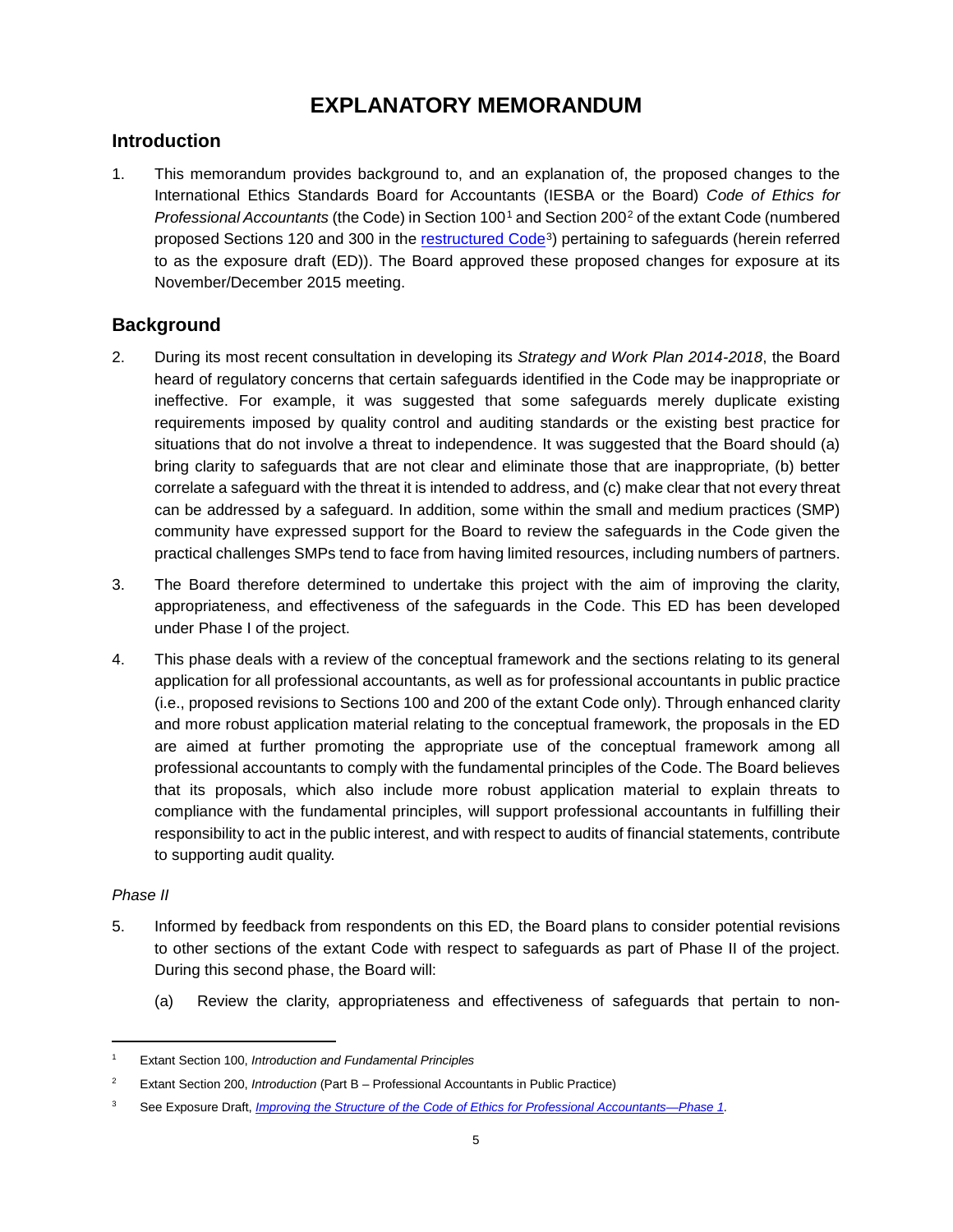assurance services (NAS) in extant Section 290 of the Code;<sup>[4](#page-5-1)</sup>

- (b) Review the conceptual framework approach to independence,<sup>[5](#page-5-2)</sup> in light of the proposed revised description of the conceptual framework in proposed Section 120;
- (c) Consider whether there is a need for alignment to the requirements and application material in ISA 220[6](#page-5-3) with respect to documentation of safeguards in the context of audits of financial statements; and
- (d) Update other areas in the Code based on new terminology or revised concepts developed under the first phase of the project.
- 6. As part of this phase, the Board will consider, as appropriate, the unique challenges faced by the SMP sector in employing safeguards.
- 7. As part of its future work, the Board plans to continue to consider whether additional guidance is needed in the Code to explain the differences in the evaluation of whether a threat is at an acceptable level for a public interest entity (PIE) and an entity that is not a PIE.
- 8. In developing this ED, the Board agreed to apply the proposed structure and drafting conventions developed under its Structure of the Code project. See the [Safeguards Mapping Table.](https://www.ifac.org/publications-resources/proposed-revisions-pertaining-safeguards-code-phase-1) This Mapping Table is intended to assist respondents understand the proposed revisions to the extant Code.

# <span id="page-5-0"></span>**Significant Matters**

## **Public Interest Issues Addressed by this Project**

- 9. The Board believes that there are public interest benefits to be derived from its proposals because of the improved correlation between threats, safeguards and the fundamental principles. The proposed revisions:
	- (a) Include a strengthened emphasis on the requirements in the Code for professional accountants (including those in public practice) to:
		- (i) Comply with the fundamental principles, rather than simply complying with specific requirements in the Code. The fundamental principles are not simply background information but establish the overarching objectives professional accountants are required to meet; and
		- (ii) Apply the conceptual framework, which involves identifying, evaluating and addressing threats to compliance with the fundamental principles. The proposed revisions relating to the conceptual framework retain the principles-based approach in the extant Code, and continue to emphasize the need for professional accountants to exercise professional judgment in applying the conceptual framework.
	- (b) Establish a new requirement and corresponding application material for the professional accountant to re-evaluate threats to compliance with the fundamental principles when the professional accountant becomes aware of new information or if there are changes in facts and circumstances that might impact whether a threat has been eliminated or reduced to an

 $\overline{\phantom{a}}$ 

<span id="page-5-1"></span><sup>4</sup> Extant paragraphs 290.154–290.216

<span id="page-5-2"></span><sup>5</sup> Extant paragraphs 290.14–290.12 and 291.4–291.11, *The Conceptual Framework Approach to Independence;* 290.100–290.101 and 291.100–291.101, *Application of the Conceptual Framework Approach to Independence*

<span id="page-5-3"></span><sup>6</sup> International Standard on Auditing (ISA) 220, *Quality Control for an Audit of Financial Statements*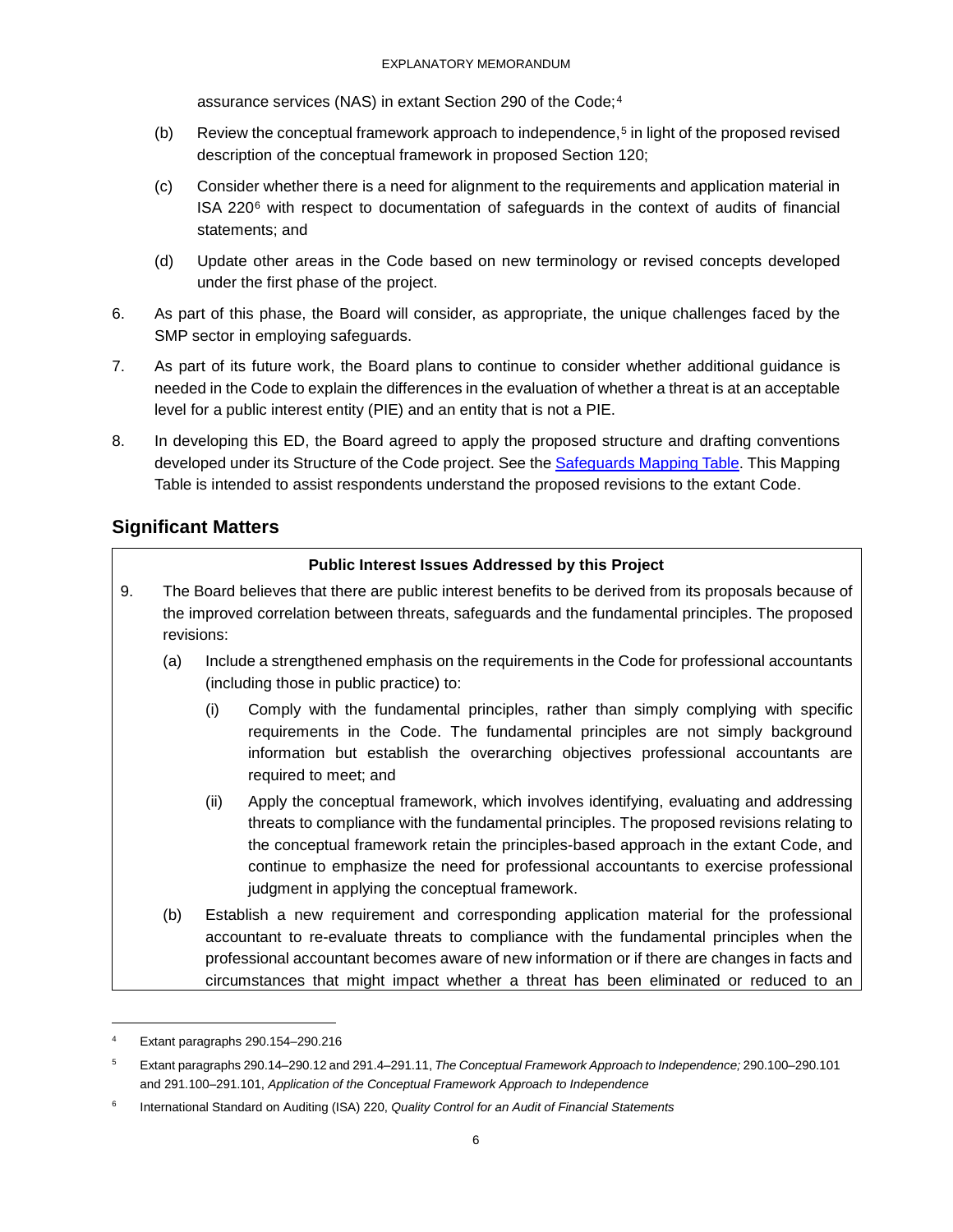acceptable level.

- (c) Introduce a new requirement for the professional accountant to do an overall assessment by reviewing judgments made and overall conclusions reached to determine that threats to compliance with the fundamental principles are eliminated, or reduced to an acceptable level and that no further action is needed.
- (d) Provide a revised definition of the term "acceptable level" that explains, in an affirmative manner, what it means. This relates to the professional accountant's evaluation of whether a threat to the fundamental principles is at an acceptable level and the requirements to address a threat that is not at an acceptable level by eliminating it or reducing it to an acceptable level.
- (e) Provide an enhanced description of, and more application material on, the "reasonable and informed third party" test. The professional accountant is required to perform a reasonable and informed third party test, as part of applying the conceptual framework, by taking into account whether such a third party would likely conclude that the professional accountant has complied with the fundamental principles. The proposals emphasize the importance of, and give more prominence to, the reasonable and informed third party test as part of evaluating and addressing threats.
- (f) Clarify what constitutes a safeguard. In particular, actions are safeguards only when they are effective in eliminating threats to compliance with the fundamental principles or reducing them to an acceptable level; and
- (g) Include enhanced application material that:
	- (i) Clarifies the types of threats to compliance with the fundamental principles; and
	- (ii) Better explains that certain conditions, policies and procedures are likely to assist professional accountants in evaluating the level of threats to compliance with the fundamental principles.
- 10. In addition, the proposals:
	- (a) Build on the requirement in the extant Code for the professional accountant to decline or discontinue the specific professional activity when safeguards are not available, or cannot be applied by introducing a new, more robust requirement that better explains the actions the professional accountant should take to address threats.
	- (b) Improve the examples provided on safeguards by more clearly linking them to the relevant threats to the fundamental principles.
	- (c) Clarify that certain conditions, policies and procedures established by the profession, legislation, regulation, the firm or the employing organization are not regarded as safeguards (e.g., educational, training and experience requirements for the profession).
- 11. The remainder of this Explanatory Memorandum further explains each of the above proposed improvements to the Code with respect to safeguards.

## **Proposed Enhancements to the Conceptual Framework**

*Applicability of the Conceptual Framework and Approach Used to Develop the Proposals* 

12. Section 100 of the extant Code includes provisions that are applicable to all professional accountants and which address their responsibility to apply the conceptual framework in order to comply with the fundamental principles. Other sections of the extant Code (e.g., Section 200, in the case of professional accountants in public practice, and the provisions in Section 290 dealing with NAS) build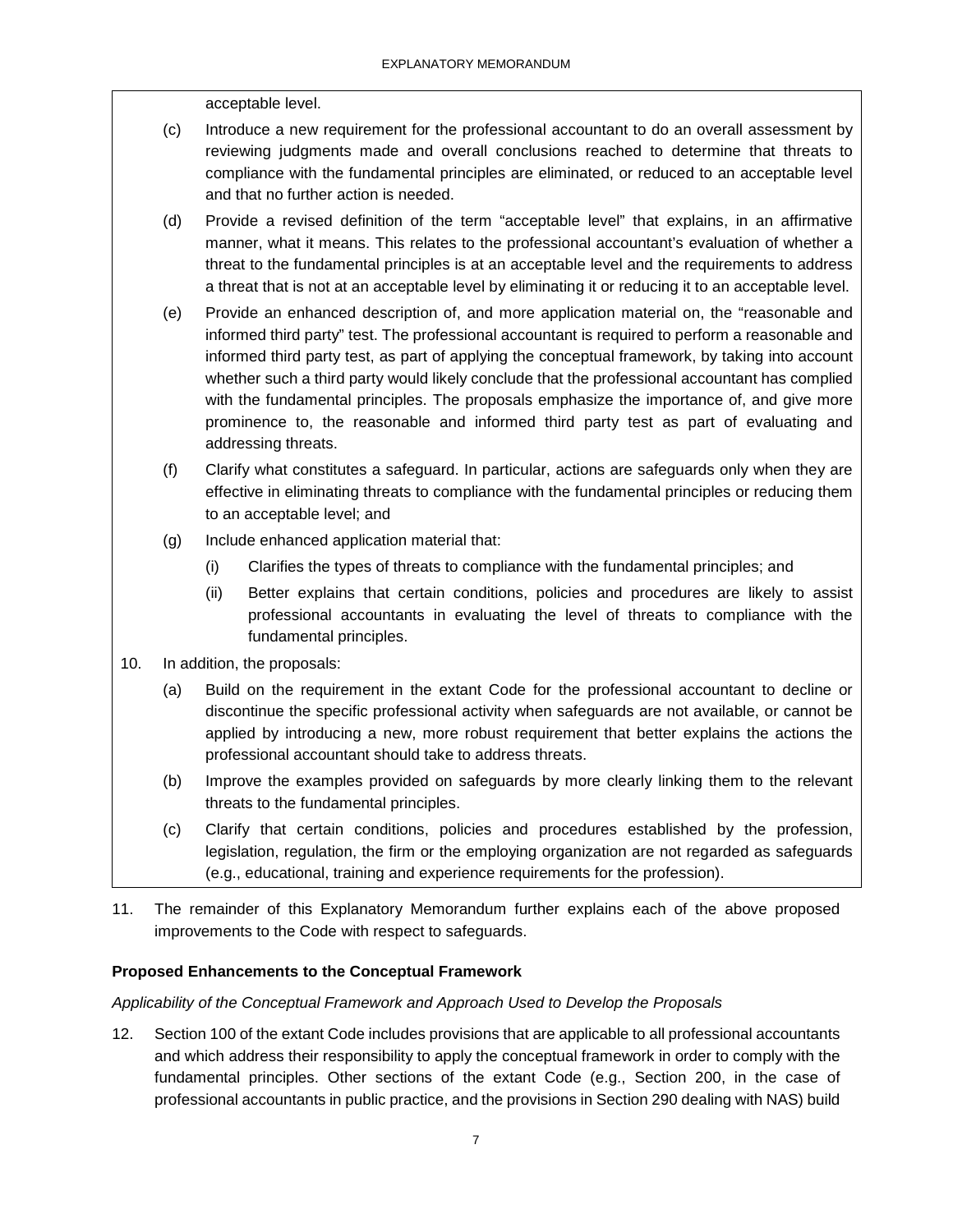on Section 100 of the extant Code and provide more engagement-specific or service-specific guidance. The Board has agreed to retain this approach.

- 13. Accordingly, the proposed requirements and application material in proposed Section 120 pertaining to safeguards are applicable to all professional accountants, and are incorporated by reference in proposed Section 300 and therefore not repeated. Thus, proposed Section 300 includes revised application material for the appropriate application of the conceptual framework by professional accountants in public practice.
- 14. In developing proposed Section 120 pertaining to safeguards, the Board agreed to re-organize the conceptual framework in the extant Code as outlined below:
	- The Conceptual Framework
		- o Introduction
	- Requirements and Application Material
		- o Reasonable and Informed Third Party
		- o Identifying Threats
		- o Evaluating Threats
		- o Addressing Threats
		- o Re-evaluating Threats
		- o Overall Assessment

## *Requirement to Apply the Conceptual Framework*

- 15. The Board's proposals include a more explicit overarching requirement for all professional accountants to apply the conceptual framework to eliminate threats to compliance with the fundamental principles or reduce them to an acceptable level (see paragraph R120.3). The proposals also include a more extensive introduction that better explains that the conceptual framework is an approach, required by the Code, for professional accountants to identify, evaluate and address<sup>[7](#page-7-0)</sup> threats to compliance with the fundamental principles (see paragraphs 120.1–120.2).
- 16. The Board considered having only the overarching requirement described above, supported by corresponding application material to explain how professional accountants should apply the conceptual framework. However, on advice from its Consultative Advisory Group (CAG), the Board agreed that it is important to also establish explicit requirements and application material with respect to identifying, evaluating, addressing and re-evaluating threats in the Code as a way of giving more prominence to each of these steps (see paragraphs R120.5–R120.8; 120.5 A1 – 120.5 A4; 120.6 A1 – 120.6 A3; 120.7 A1 – 120.7 A2; and 120.8 A1 – 120.8 A2).

## *Overall Assessment*

 $\overline{\phantom{a}}$ 

17. The Board felt it important to include—as part of, and not distinct from, the application of the conceptual framework—a new requirement for the professional accountant to perform an *overall* assessment by reviewing the judgments made and overall conclusions reached. Under the proposal,

<span id="page-7-0"></span><sup>7</sup> Threats to compliance with the fundamental principles are addressed when they are eliminated, or reduced to an acceptable level.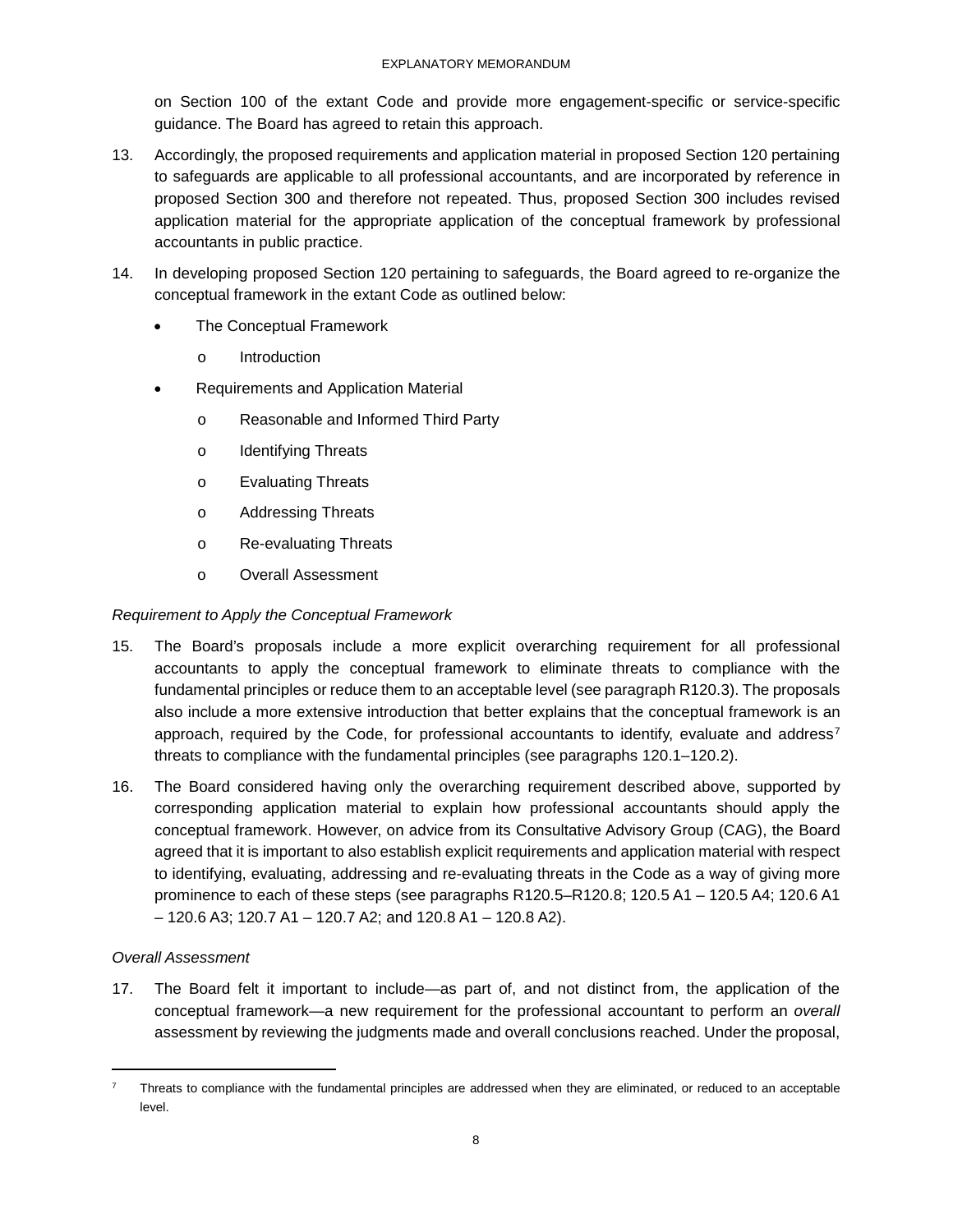the professional accountant is required to determine, through an objective lens, that threats to compliance with the fundamental principles are eliminated or reduced to an acceptable level, and that no further action is needed. The proposed requirement notes that the reasonable and informed third party test is relevant when performing the overall assessment (see paragraphs R120.9 and R120.4 A1).

## *Enhancing Consistency in the Terminology Used in the Code*

- 18. The Board is of the view that the Code is clearer when terms are used in a consistent manner. Accordingly, in developing its proposals, the Board has sought to enhance the consistency in use of terms throughout the Code. Terms that were revisited as part of the Board's deliberations include:
	- (a) "Facts and circumstances," "circumstances and relationships," "facts, circumstances and relationships," and "interests and relationships." The Board agreed to use the term "facts and circumstances" in a broader context as an "umbrella" term, and the terms "…facts and circumstances, including professional activities (services), interests and relationships…" in situations where the Code requires a more specific reference or emphasis to "relationships" or "interests" (see paragraphs R120.5 and 300.1).
	- (b) Materiality and significance. Generally, the Board has not used the term "material" and "significant" or "significance" in proposed Sections 120 and 300. The Board believes that those terms, the meaning of which is consistent with the auditing concept of materiality as described in the ISAs, are not appropriate for establishing the overarching requirements and principles about threats and safeguards. However, the Board acknowledged that those terms may be relevant in the context of threats and safeguards relating to NAS, which the Board will consider under Phase II of this project.
- 19. The Board is of the view that the proposed changes relating to terminology will have implications for the rest of the Code and plans to consider potential conforming amendments in Phase II of the project.

## *Reasonable and Informed Third Party*

 $\overline{\phantom{a}}$ 

20. The Board is of the view that applying the "reasonable and informed third party" concept is an important step established in the extant Code whereby the professional accountant considers whether there has been compliance with the fundamental principles.<sup>[8](#page-8-0)</sup> The ED clarifies this concept by proposing a more fulsome description of the term in paragraph 120.4 A1 as follows:

> The concept of a reasonable and informed third party is a test which involves an evaluation by a hypothetical person. Such a person possesses skills, knowledge and experience to objectively evaluate the appropriateness of the professional accountant's judgments and conclusions. This evaluation entails weighing all the relevant facts and circumstances that the accountant knows, or could reasonably be expected to know, at the time that the evaluation is made to determine whether the accountant complies with the fundamental principles.

21. The proposed description of a "reasonable and informed third party" clarifies that the concept is a test intended to prompt an objective evaluation of the professional accountant's judgements and

<span id="page-8-0"></span><sup>8</sup> Paragraphs 100.7 of the extant Code state that "…, the professional accountant shall exercise professional judgment and take into account whether a reasonable and informed third party, weighing all the specific facts and circumstances available to the professional accountant at the time, would be likely to conclude that the threats would be eliminated or reduced to an acceptable level by the application of the safeguards, such that compliance with the fundamental principles is not compromised."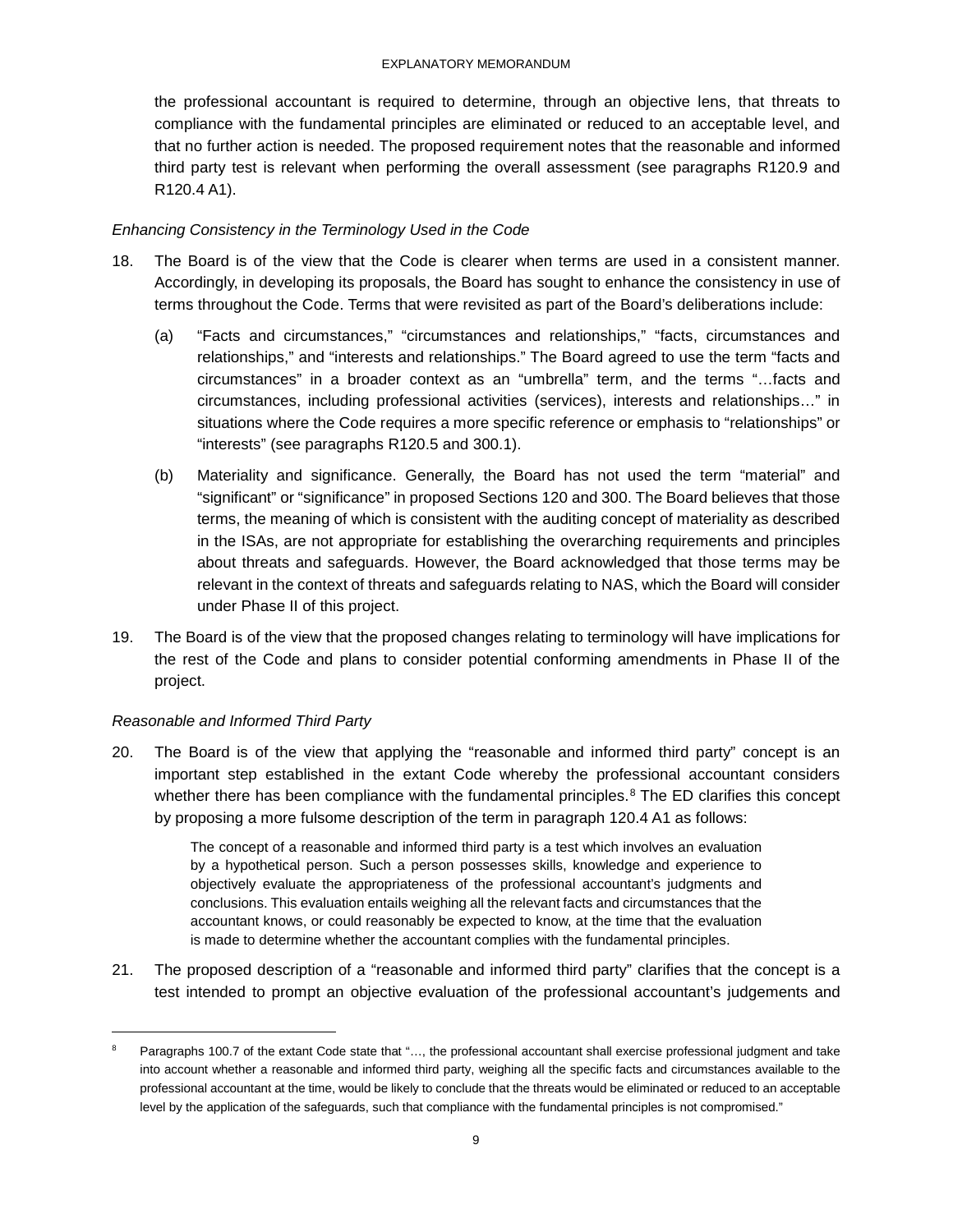conclusions. This evaluation takes into account all the relevant facts and circumstances that the professional accountant knows, or could be reasonably expected to know, at the time that the evaluation was made to determine whether the professional accountant complies with the fundamental principles.

- 22. The Board believes that its proposed description of a reasonable and informed third party supports professional accountants' appropriate application of the conceptual framework (i.e., in identifying, evaluating and addressing threats). The ED also provides practical guidance for how the reasonable and informed third party concept applies in re-evaluating threats and in performing the proposed required overall assessment explained above.
- 23. The Board has emphasized that the reasonable and informed third party is a hypothetical person (rather than an actual person). It is the Board's view that this hypothetical person should be competent and possess sufficient skills to objectively evaluate the appropriateness of the professional accountant's judgments and conclusions.

## *Identifying Threats*

- 24. With respect to the identification of threats, the proposed revisions to the Code include a general discussion about threats, drawing from paragraphs 100.8 and 100.12 of the extant Code. The proposed revised application material describes the factors that may threaten compliance with the fundamental principles, and more clearly articulates that the identification of threats supports compliance with the fundamental principles (see paragraphs 120.5 A1 and 120.5 A2).
- 25. As part of its deliberations, the Board considered the threats listed in other national ethics codes, laws and regulations, including the way they were categorized. The Board ultimately concluded that the listing and categories of threats used in the extant Code remain appropriate.<sup>[9](#page-9-0)</sup>

## Conditions Policies and Procedures

- 26. The Board is proposing to withdraw the terms "safeguards created by the profession or legislation," "safeguards in the work environment" and "safeguards implemented by the entity" from the Code.
- 27. The Board accepts that there are conditions, policies and procedures that are established by the profession, legislation, regulation, the firm or employing organization that may impact the level of a threat to compliance with the fundamental principles. These conditions, policies and procedures can therefore affect the likelihood of identification of threats to compliance with the fundamental principles. Such conditions, policies and procedures, however, do not meet the revised description of "safeguards" (see discussion below). The Board has included examples of these conditions, policies and procedures in the ED (see paragraph 120.5 A4).

## *Evaluating Threats*

28. The Board proposes to expand the application material in the extant Code<sup>[10](#page-9-1)</sup> to better describe the process by which professional accountants should evaluate threats. The Board believes that the conditions, policies and procedures (discussed above) might impact the professional accountant's evaluation of threats to compliance with the fundamental principles. Accordingly, the proposals include new application to this effect (see paragraph 120.6 A3).

<span id="page-9-0"></span><sup>&</sup>lt;sup>9</sup> See extant paragraph 100.12.

<span id="page-9-1"></span>See extant paragraphs 100.8, 100.9, 100.14 and 100.16.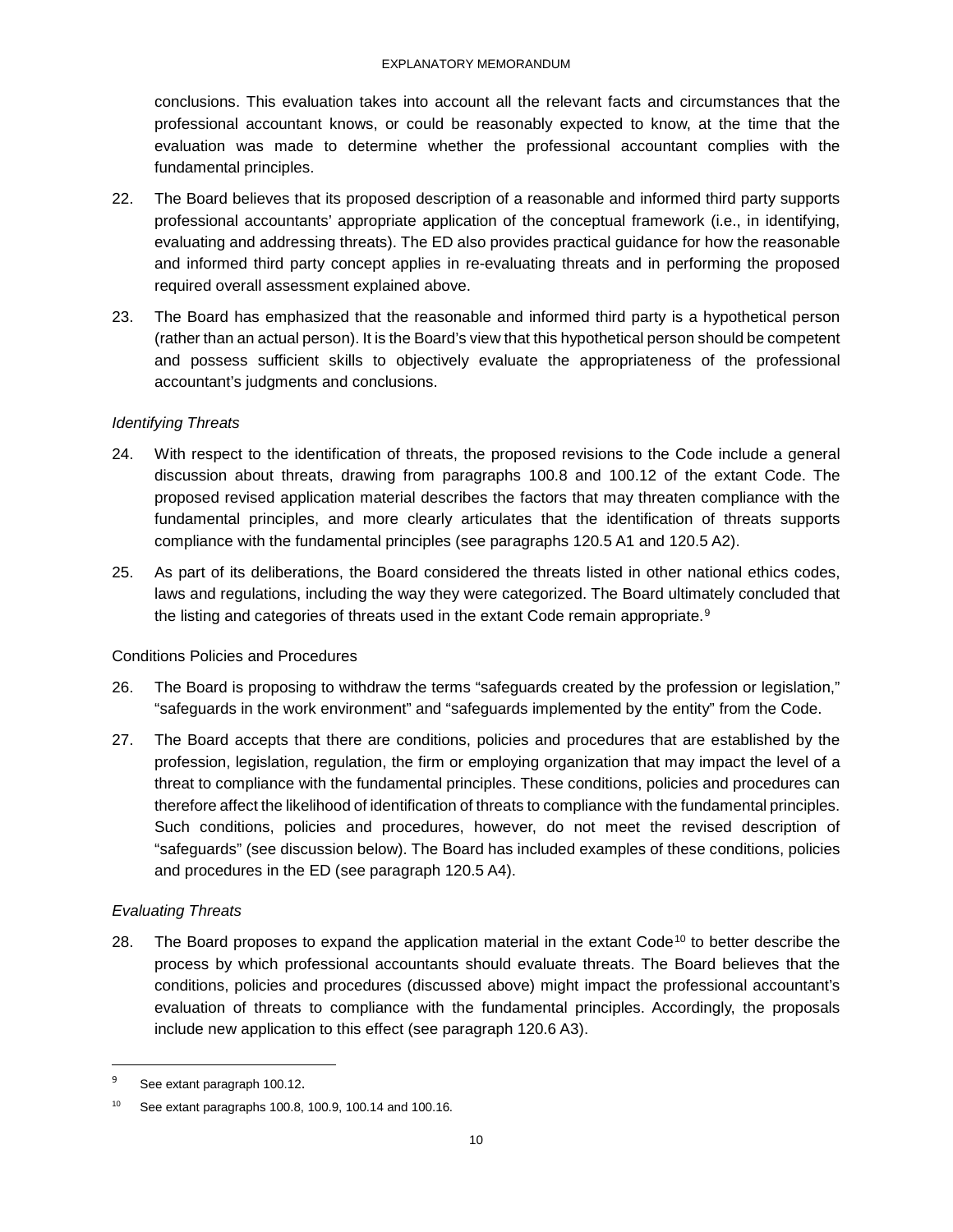## Revised Definition of Acceptable Level

- 29. The term "acceptable level" is critical to the proper understanding of the conceptual framework and the Code more broadly.[11](#page-10-0) As a result, the Board accepted the advice of its CAG and proposes to:
	- (a) Include the definition of "acceptable level" (currently in the Glossary of the extant Code) in the main body of the Code to give this important term appropriate prominence; and
	- (b) Better explain, in an affirmative manner, what the term means. The proposed definition states that "[a]n acceptable level is a level at which a reasonable and informed third party would likely conclude that the professional accountant complies with the fundamental principles" (see paragraph 120.6 A1).
- 30. The Board acknowledges that the rest of the extant Code will need to be reviewed to ascertain the need for potential conforming changes. As noted in the Background section to this Explanatory Memorandum, the Board plans to undertake this review as part of Phase II of this project.

## *Addressing Threats*

 $\overline{\phantom{a}}$ 

31. The Board observed inconsistencies in how the term "safeguards" is used in the extant Code. Specifically, the Board noted that there are instances where the term "safeguards" is intended to have a broad and conceptual meaning. In other instances, the term is used to more narrowly describe actions that the professional accountant undertakes to address threats to compliance with the fundamental principles. The Board proposes to discontinue using the term "safeguards" in its broader context. As discussed above, the Board is also proposing to withdraw the concepts of "safeguards created by the profession or legislation," "safeguards in the work environment" and "safeguards implemented by the entity" from the Code.

### Revised Description of Safeguards

32. In response to some of the concerns and suggestions raised by some stakeholders, the Board proposes a more robust description of safeguards in paragraph 120.7 A2 as follows:

Safeguards are actions, individually or in combination, that the professional accountant takes that effectively eliminate threats to compliance with the fundamental principles or reduce them to an acceptable level.

- 33. The Board is of the view that its proposed description of safeguards, together with the other proposed clarifications to the conceptual framework, establishes a stronger correlation between "threats and safeguards" and the fundamental principles in the Code.
- 34. Application of professional judgement continues to be a critical aspect of effectively applying safeguards. The professional accountant's exercise of professional judgment is needed to determine

<span id="page-10-0"></span>The extant Code defines acceptable level as "A level at which a reasonable and informed third party would be likely to conclude, weighing all the specific facts and circumstances available to the professional accountant at that time, that compliance with the fundamental principles is not compromised."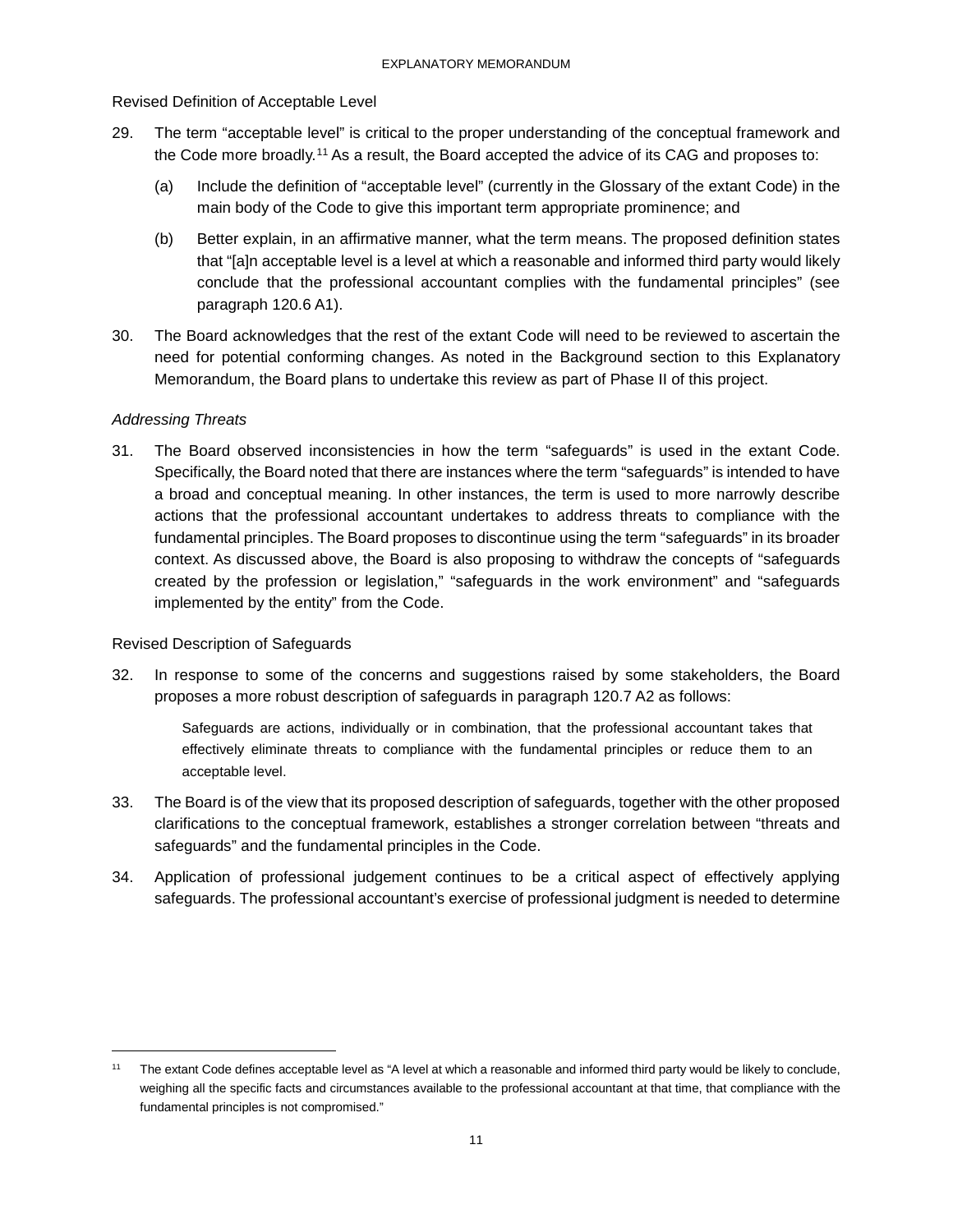#### EXPLANATORY MEMORANDUM

whether an action is a safeguard, and whether the safeguard remains appropriate to address the identified threat, if new information becomes available or if facts or circumstances change.

New Guidance for Addressing Threats to Compliance with the Fundamental Principles

- 35. The Board's proposal builds on the principles in paragraph 100.9 of the extant Code<sup>[12](#page-11-0)</sup> and establishes a more robust requirement that specifies the actions the professional accountant should take to address threats (see paragraph R120.7). The new requirement states that if the professional accountant determines that the identified threats to compliance with the fundamental principles are not at an acceptable level, the accountant shall address the threats by eliminating or reducing them to an acceptable level by:
	- (a) Eliminating the circumstances, including interests or relationships, that are creating the threats;
	- (b) Applying safeguards, where available and capable of being applied; or
	- (c) Declining or discontinuing the specific professional activity or service involved.
- 36. New application material has also been included in the Code to note that there are some situations where the threat created would be so significant that no safeguards could reduce the threat to an acceptable level (see paragraph 120.7 A1).

### *Re-evaluating Threats*

 $\overline{\phantom{a}}$ 

- 37. The Board acknowledges that facts and circumstances might change over time and new information about threats and the appropriateness of safeguards might come to the attention of the professional accountant that might either:
	- (a) Impact the level of a threat; or
	- (b) Affect the professional accountant's conclusions about whether safeguards applied continue to be appropriate to address identified threats.

Accordingly, the Board's proposals include a new requirement for the professional accountant to reevaluate and address threats when new information becomes available, or when there are changes in facts or circumstances (see paragraph R120.8).

38. This new requirement is supported by new application material which explains that if the professional accountant identifies a new threat, the application of the conceptual framework requires that the professional accountant evaluate and address the threat as set out in accordance with the requirements and application material pertaining to evaluating and addressing threats in paragraphs R120.5–R120.8 (see paragraph 120.8 A2).

### **Application of the Conceptual Framework by Professional Accountants in Public Practice**

39. As part of its Structure of the Code project, the Board has clarified the scope of proposed Section

<span id="page-11-0"></span><sup>12</sup> Paragraph 100.9 of the extant Code states: "... When applying the conceptual framework, a professional accountant may encounter situations in which threats cannot be eliminated or reduced to an acceptable level, either because the threat is too significant or because appropriate safeguards are not available or cannot be applied. In such situations, the professional accountant shall decline or discontinue the specific professional activity or service involved or, when necessary, resign from the engagement (in the case of a professional accountant in public practice) or the employing organization (in the case of a professional accountant in business)."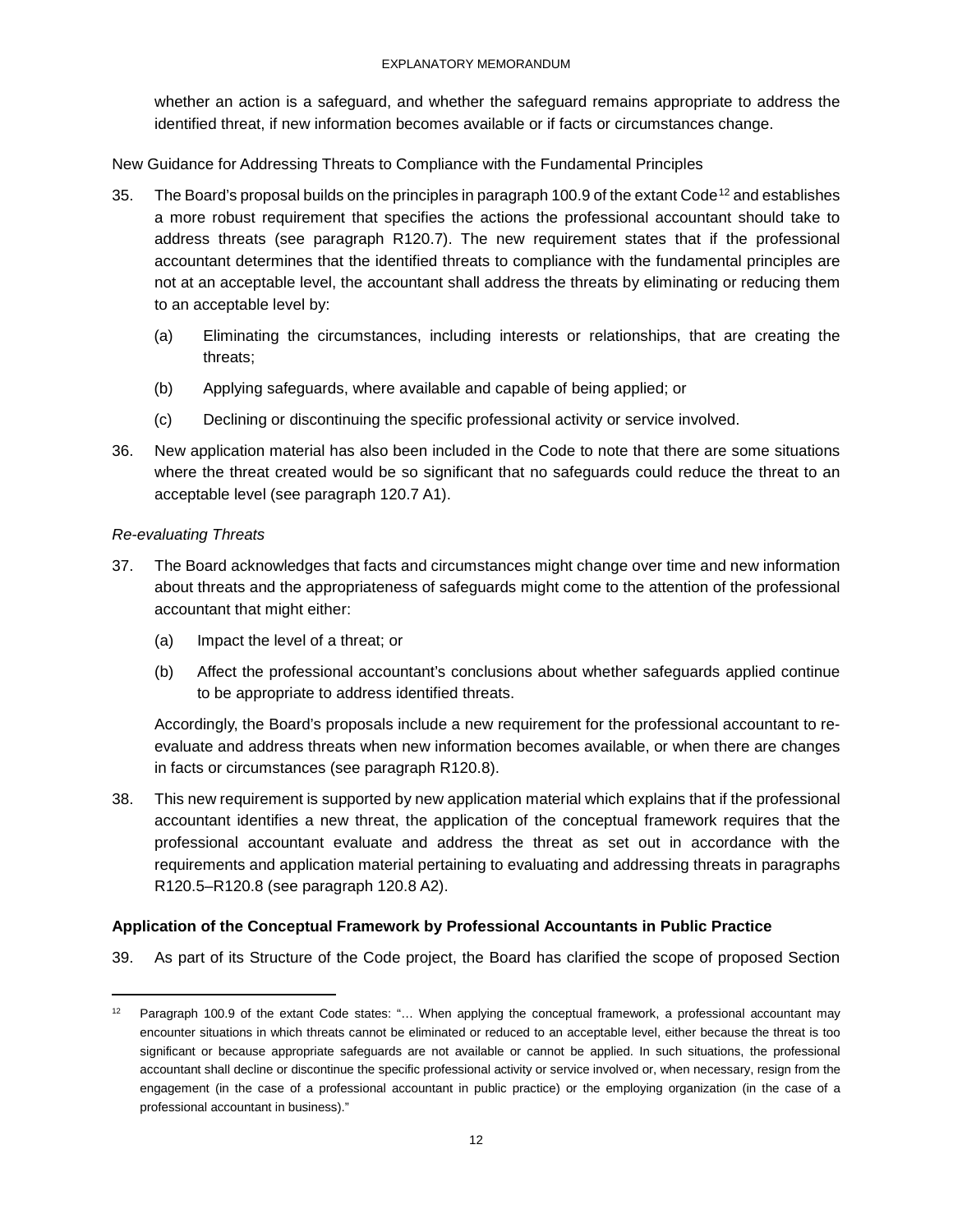300 to better describe how the conceptual framework set out in proposed Section 120 applies to professional accountants in public practice (see paragraph 300.1). As this paragraph provides important context to the Safeguards proposals, it is also repeated in this ED.

More Prominent Overarching Requirement for Professional Accountants in Public Practice

- 40. The Board believes that the professional accountant should apply the requirements in the conceptual framework to address threats to compliance with the fundamental principles. Accordingly, the ED includes a proposed requirement upfront in proposed Section 300 that requires the professional accountant to comply with each of the fundamental principles and apply the conceptual framework set out in proposed Section 120 (see paragraph R300.2).
- 41. Through the revised introduction discussed above, and better alignment with proposed Section 120, the Board intends to strengthen the provisions in the extant Code that address the application of the conceptual framework for professional accountants in public practice.

## *Enhanced Application Material for Professional Accountants in Public Practice*

42. As noted above, the application material in proposed Section 300 has been improved and builds on, but does not repeat, the proposals in Section 120. For example, proposed new application material has been developed for professional accountants in public practice to explain the conditions that might impact the evaluation of whether a threat is at an acceptable level. Similarly, enhanced application material has been added to assist professional accountants in evaluating and addressing threats to compliance with the fundamental principles (see paragraphs 300.2 A2–300.2 A8).

## *Streamlined Examples of Threats and Safeguards*

- 43. With a new lead-in, the inclusion of sub-headings and improved drafting, the Board has streamlined and thereby clarified the examples of the types of threats that are included in the extant Code[13](#page-12-0) (see paragraph 300.2 A1).
- 44. In response to concerns from certain stakeholders about the quality and usefulness of the examples of safeguards in the extant Code, the Board is proposing to:
	- (a) Clarify that certain matters formerly characterized as safeguards in the extant Code[14](#page-12-1) are in fact conditions that might impact the professional accountant's evaluation of whether a threat is at an acceptable level. Those conditions include the nature of the client and its operating environment; the professional service being provided, and the firm and its operating environment (see paragraph 300.2 A2).
	- (b) Streamline the list of examples of conditions in the work environment within a firm that might impact the evaluation of the level of a threat (see paragraph 300.2 A6). To do so, the Board considered and leveraged the requirements in ISQC  $1^{15}$  $1^{15}$  $1^{15}$  as well as analogous requirements and best practices included in the ethics codes of national standard setters.

 $\overline{\phantom{a}}$ 

<span id="page-12-0"></span><sup>13</sup> See paragraphs 200.4–200.8 of the extant Code.

<span id="page-12-1"></span><sup>&</sup>lt;sup>14</sup> See paragraphs 200.12 and 200.15 of the extant Code.

<span id="page-12-2"></span><sup>15</sup> International Standard on Quality Control (ISQC 1), *Quality Control for Firms that Perform Audits and Reviews of Financial Statements, and Other Assurance and Related Services Engagements,* paragraphs 21 – 25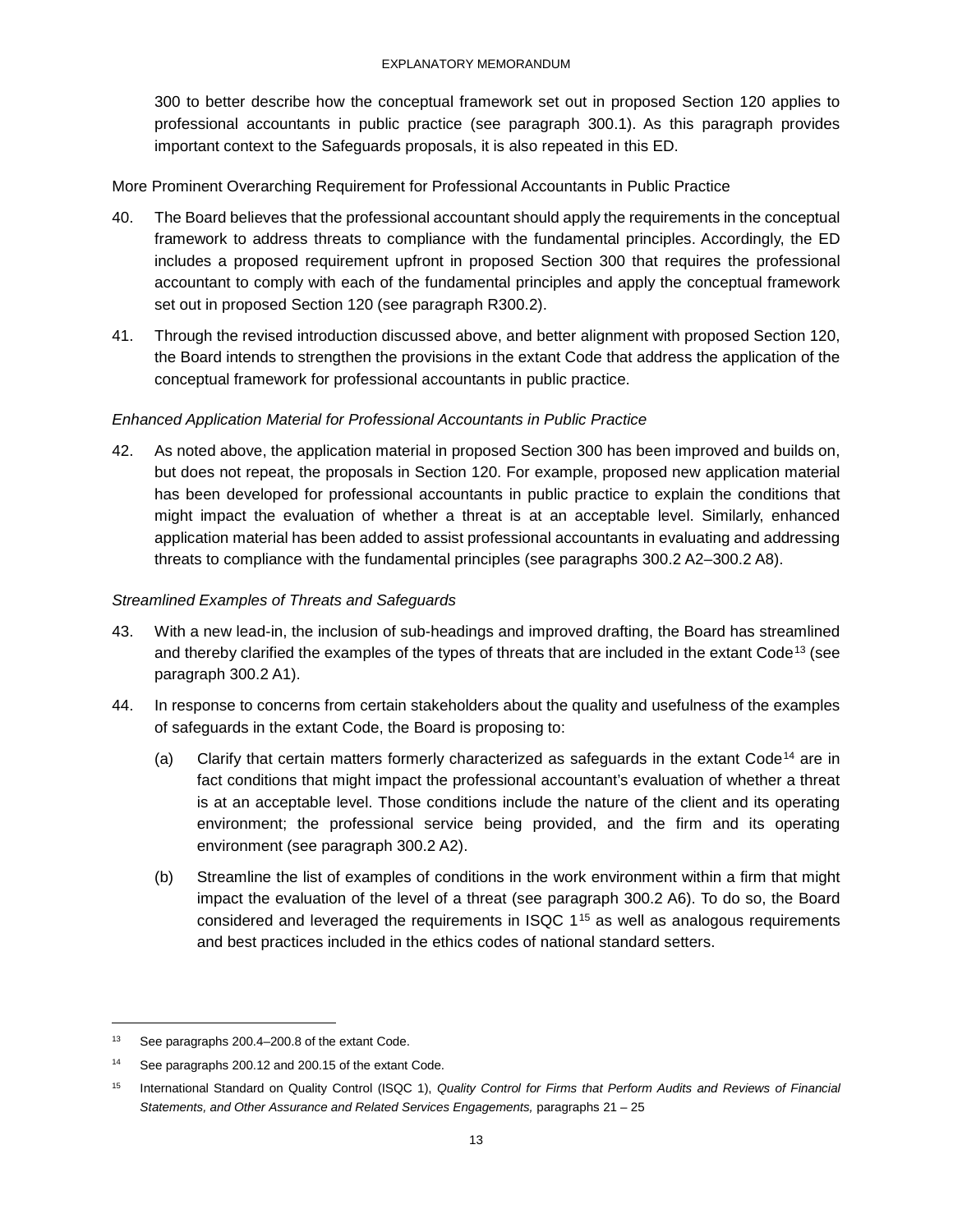## Examples of Safeguards

- 45. The Board is proposing to retain some of the examples of engagement-specific safeguards that are included in the extant Code.[16](#page-13-0) To better assist professional accountants in public practice address threats, those examples of safeguards now indicate the type of threat that is being addressed – an approach that assists in clarifying the correlation between the safeguards and threats in the Code (see paragraph 300.2 A9). For example, the Board agreed to include as an example of a safeguard the use of different partners and engagement teams with separate reporting lines for the provision of NAS to an assurance client to address self-review and familiarity threats.
- 46. The Board is also proposing to delete the examples included in the extant Code that no longer meet the proposed revised description of safeguards (for example, discussing ethical issues with those charged with governance of the client; and disclosing to those charged with governance of the client the nature of services provided and extent of fees charged).<sup>[17](#page-13-1)</sup>

## *Re-evaluating Threats*

- 47. The Board's proposals in Section 300 emphasize the requirement in proposed Section 120 pertaining to re-evaluating threats and state that new information or changes in facts or circumstances might:
	- (a) Impact the level of a threat; or
	- (b) Affect the professional accountant's conclusions about whether safeguards applied continue to be appropriate to address identified threats. (See paragraph 300.2 A10.)
- 48. A list of examples of new information or changes in facts and circumstances that might trigger the need for a professional accountant to re-evaluate threats is included in the ED (see paragraph 300.2 A11).
- 49. The proposals emphasize that in those situations, certain actions that have already been implemented as safeguards might no longer be effective in eliminating the threats or reducing them to an acceptable level (see paragraph 300.2 A11).

### *Overall Assessment*

50. The proposals in Section 300 also emphasize that the requirement for an overall assessment or "step-back" in Section 120 that is discussed in paragraph 17 of this Explanatory Memorandum is also applicable to professional accountants in public practice (see paragraph 300.3 A12).

## **Project Timetable and Effective Date**

- 51. As noted above, the Board's proposals pertaining to safeguards in this ED have been developed using the structure and drafting conventions established by the Structure of the Code project. The December 2015 IESBA Update, *[Restructuring the Code of Ethics for Professional Accountants,](https://www.ifac.org/publications-resources/exposure-draft-improving-structure-code-ethics-professional-accountants-phase)* outlines the IESBA's plan for coordination of its work on this project with the Structure of the Code project.
- 52. The Board intends to align the effective date of the revisions pertaining to safeguards with the effective date of the restructured Code.

 $\overline{\phantom{a}}$ 

<span id="page-13-0"></span><sup>&</sup>lt;sup>16</sup> See paragraph 200.13 of the extant Code.

<span id="page-13-1"></span><sup>&</sup>lt;sup>17</sup> See fourth and fifth bullet in paragraph 200.13 of the extant Code.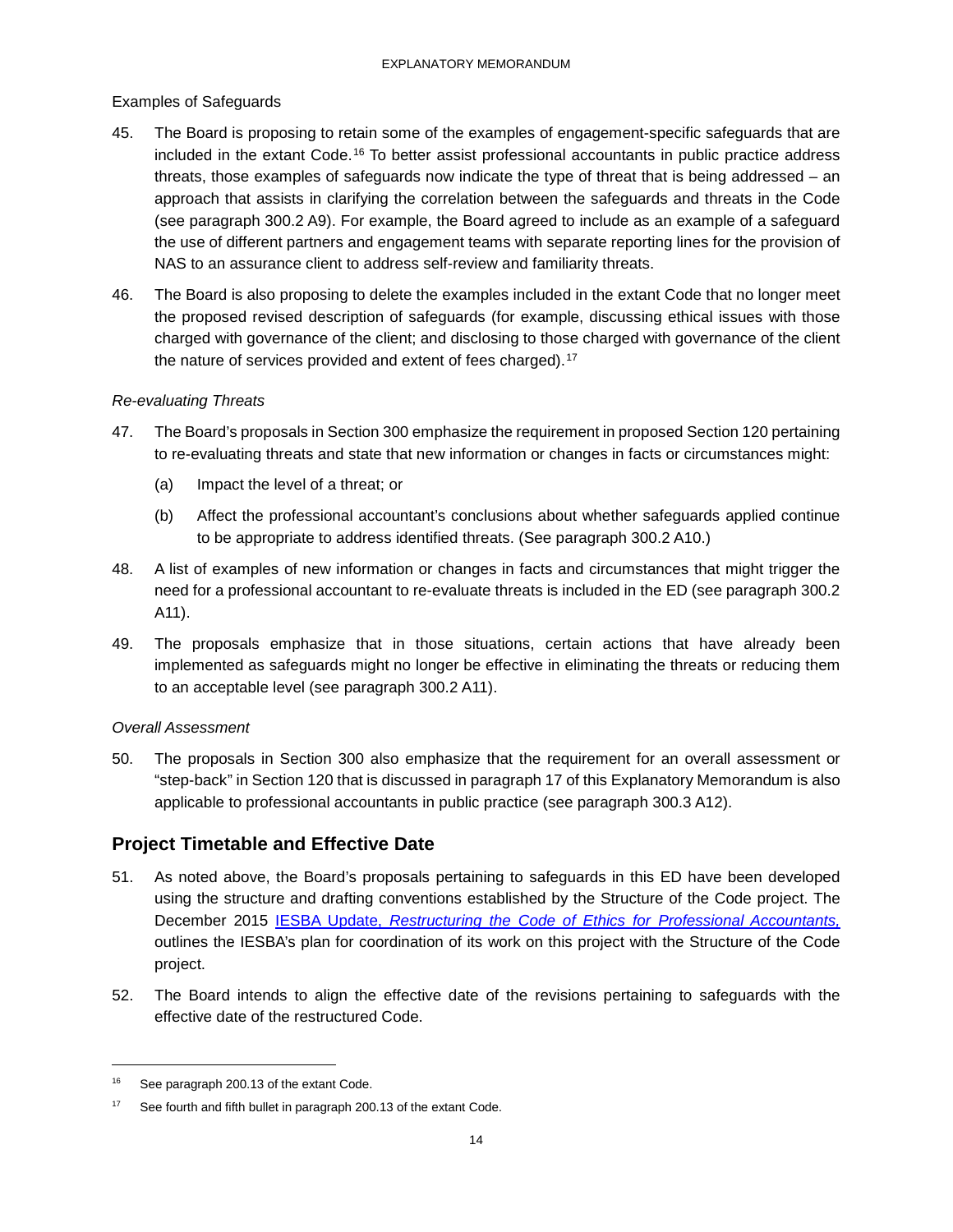## <span id="page-14-0"></span>**Guide for Respondents**

53. The IESBA welcomes comments on all matters addressed in this ED, but especially those identified in the *Request for Specific Comments* below. Comments are most helpful when they refer to specific paragraphs, include the reasons for the comments, and, where appropriate, make specific suggestions for any proposed changes to wording. When a respondent agrees with proposals in this ED, it will be helpful for the IESBA to be made aware of this view.

## **Request for Specific Comments**

*Proposed Revisions to the Conceptual Framework* 

- 1. Do respondents support the Board's proposed revisions to the extant Code pertaining to the conceptual framework, including the proposed requirements and application material related to:
	- (a) Identifying threats;
	- (b) Evaluating threats;
	- (c) Addressing threats;
	- (d) Re-evaluating threats; and
	- (e) The overall assessment.

If not, why not?

*Proposed Revised Descriptions of "Reasonable and Informed Third Party" and "Acceptable Level"* 

2. Do respondents support the proposed revisions aimed at clarifying the concepts of (a) "reasonable and informed third party;" and (b) "acceptable level" in the Code. If not, why not?

*Proposed Revised Description of Safeguards* 

- 3. Do respondents support the proposed description of "safeguards?" If not, why not?
- 4. Do respondents agree with the IESBA's conclusions that "safeguards created by the profession or legislation," "safeguards in the work environment," and "safeguards implemented by the entity" in the extant Code:
	- (a) Do not meet the proposed description of safeguards in this ED?
	- (b) Are better characterized as "conditions, policies and procedures that affect the professional accountant's identification and potentially the evaluation of threats as discussed in paragraphs 26–28 of this Explanatory Memorandum?"

If not, why not?

*Proposals for Professional Accountants in Public Practice*

5. Do respondents agree with the IESBA's approach to the revisions in proposed Section 300 for professional accountants in public practice? If not, why not and what suggestions for an alternative approach do respondents have that they believe would be more appropriate?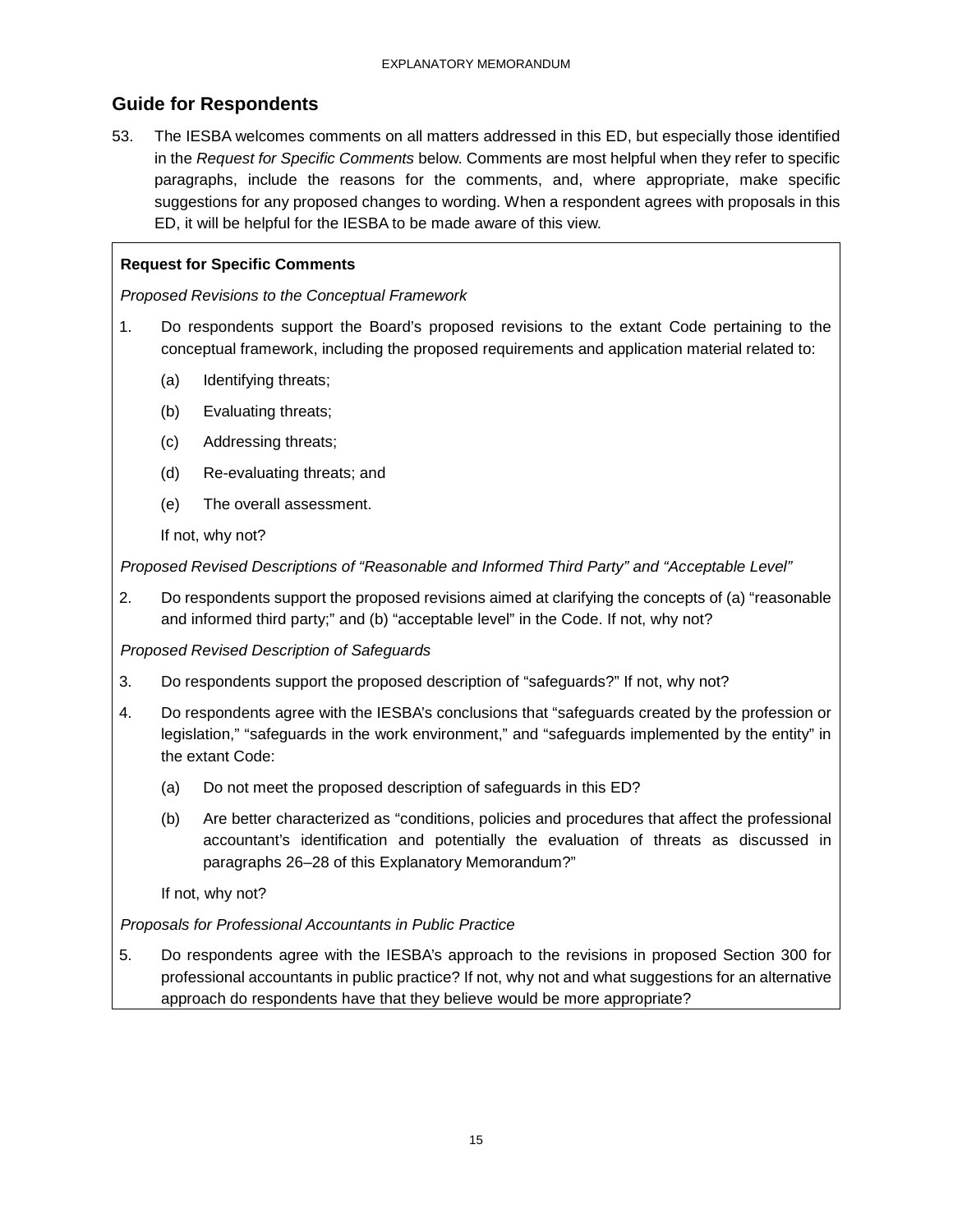## **Request for General Comments**

- 54. In addition to the request for specific comments above, the IESBA is also seeking comments on the matters set out below:
	- (a) Small and Medium Practices (SMPs) The IESBA invites comments regarding the impact of the proposed changes for SMPs.
	- (b) *Developing Nations*—Recognizing that many developing nations have adopted or are in the process of adopting the Code, the IESBA invites respondents from these nations to comment on the proposals, and in particular, on any foreseeable difficulties in applying them in their environment.
	- (c) *Translations*—Recognizing that many respondents may intend to translate the final pronouncement for adoption in their environments, the IESBA welcomes comment on potential translation issues respondents may note in reviewing the proposals.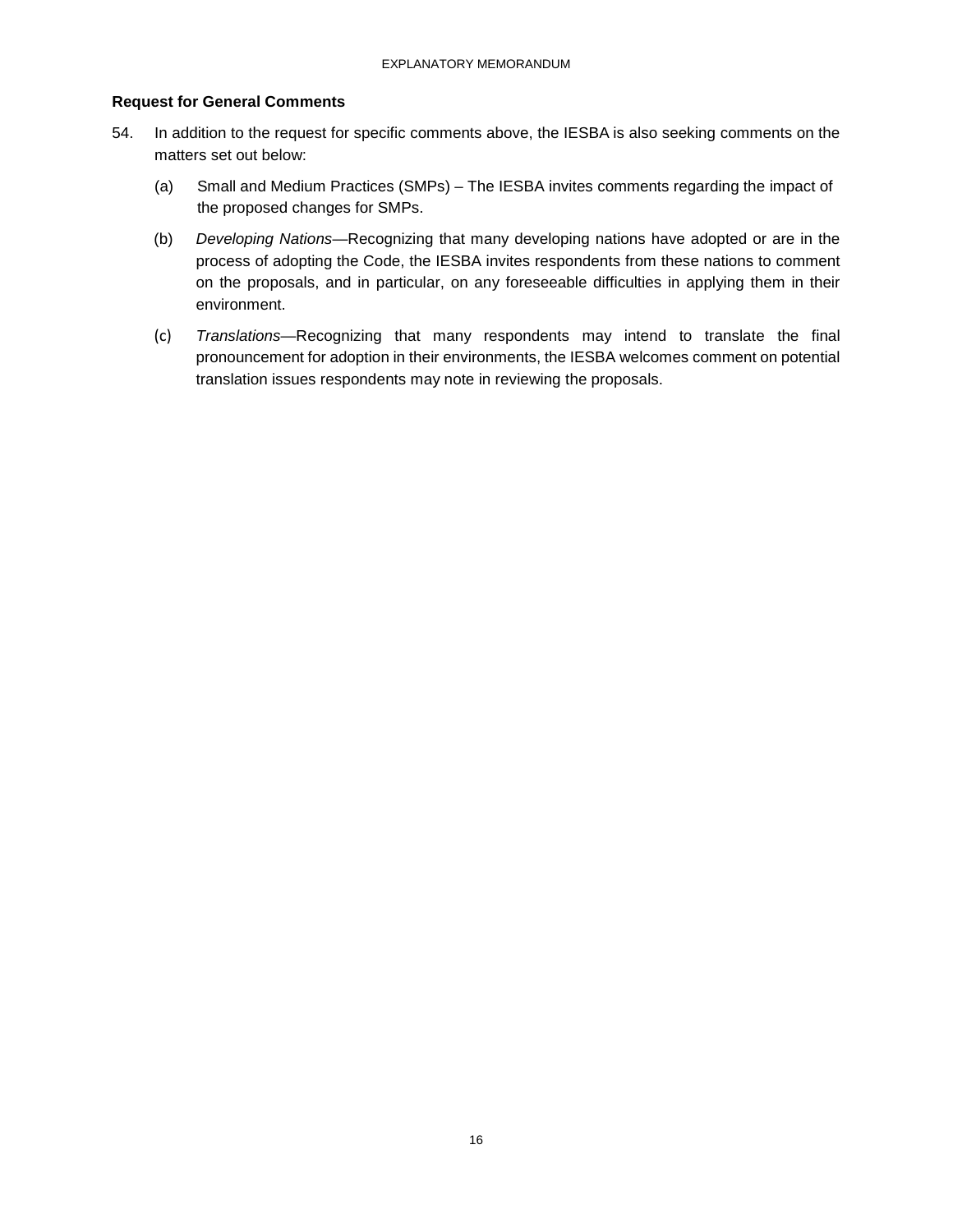# <span id="page-16-0"></span>**PROPOSED REVISIONS PERTAINING TO SAFEGUARDS IN THE CODE (PHASE 1)**

## **Section 120**

## <span id="page-16-1"></span>**The Conceptual Framework**

## **Introduction**

- 120.1 The circumstances in which professional accountants operate might create specific threats to compliance with the fundamental principles. The conceptual framework assists the accountant in complying with the fundamental principles and meeting the responsibility to act in the public interest. It accommodates the many variations in facts and circumstances that create threats to compliance with the fundamental principles and deters an accountant from concluding that a situation is permitted if it is not specifically prohibited by this Code.
- 120.2 The conceptual framework specifies an approach for the professional accountant to:
	- (a) Identify threats to compliance with the fundamental principles;
	- (b) Evaluate the threats identified; and
	- (c) Address the threats by eliminating or reducing them to an acceptable level.

## **Requirements and Application Material**

- **R120.3** The professional accountant shall apply the conceptual framework which involves identifying, evaluating and addressing threats to compliance with the fundamental principles.
- **R120.4** When applying the conceptual framework, the professional accountant shall exercise professional judgment, remain alert to changing circumstances, and take into account whether a reasonable and informed third party would likely conclude that the accountant has complied with the fundamental principles.

### **Reasonable and Informed Third Party**

120.4 A1 The concept of a reasonable and informed third party is a test which involves an evaluation by a hypothetical person. Such a person possesses skills, knowledge and experience to objectively evaluate the appropriateness of the professional accountant's judgments and conclusions. This evaluation entails weighing all the relevant facts and circumstances that the accountant knows, or could reasonably be expected to know, at the time that the evaluation is made to determine whether the accountant complies with the fundamental principles.

### **Identifying Threats**

- **R120.5** The professional accountant shall identify threats to compliance with the fundamental principles. An understanding of the facts and circumstances, including professional activities, interests and relationships, that might compromise compliance with the fundamental principles is a prerequisite to the accountant's identification of threats to such compliance.
- 120.5 A1 Threats might be created by a broad range of facts and circumstances. It is impossible to define every situation that creates threats. In addition, the nature of engagements and work assignments might differ and, consequently, different types of threats might be created.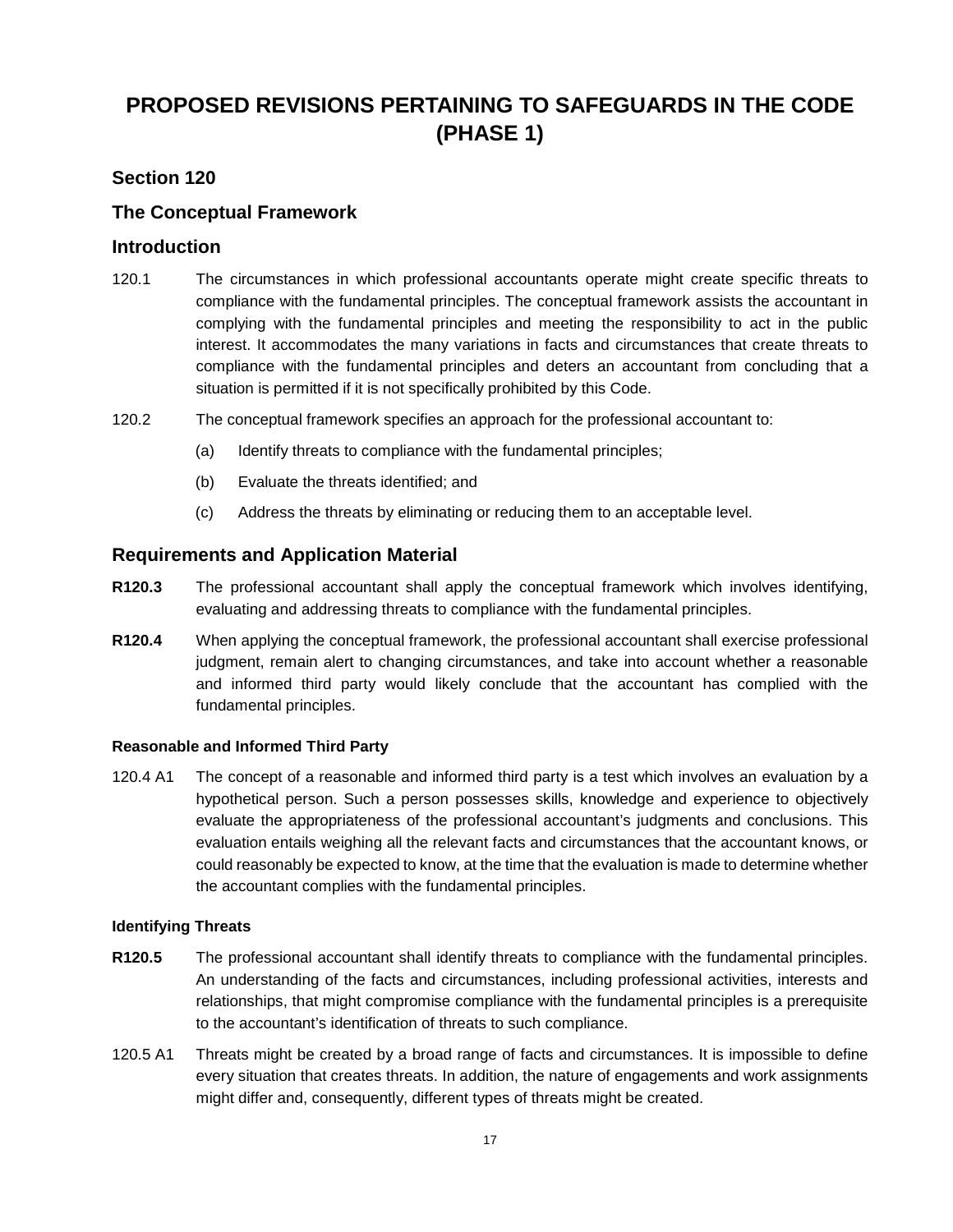- 120.5 A2 Threats to compliance with the fundamental principles fall into one or more of the following categories:
	- (a) Self-interest threat the threat that a financial or other interest will inappropriately influence the professional accountant's judgment or behavior;
	- (b) Self-review threat the threat that a professional accountant will not appropriately evaluate the results of a previous judgment made, or activity or service performed by the accountant, or by another individual within the accountant's firm or employing organization, on which the accountant will rely when forming a judgment as part of performing a current activity or providing a current service;
	- (c) Advocacy threat the threat that a professional accountant will promote a client's or employer's position to the point that the accountant's objectivity is compromised;
	- (d) Familiarity threat the threat that due to a long or close relationship with a client or employer, a professional accountant will be too sympathetic to their interests or too accepting of their work; and
	- (e) Intimidation threat the threat that a professional accountant will be deterred from acting objectively because of actual or perceived pressures, including attempts to exercise undue influence over the accountant.
- 120.5 A3 A circumstance might create more than one threat, and a threat might affect compliance with more than one fundamental principle.
- 120.5 A4 Certain conditions, policies and procedures established by the profession, legislation, regulation, the firm or the employing organization can affect the likelihood of the accountant's identification of threats to compliance with the fundamental principles. Examples of such conditions, policies and procedures include:
	- Corporate governance requirements.
	- Educational, training and experience requirements for the profession.
	- Effective complaint systems.
	- An explicitly stated duty to report breaches of ethical requirements.
	- Professional or regulatory monitoring and disciplinary procedures.

### **Evaluating Threats**

- **R120.6** When the professional accountant identifies a threat, the accountant shall evaluate whether such a threat is at an acceptable level.
- 120.6 A1 An acceptable level is a level at which a reasonable and informed third party would likely conclude that the professional accountant complies with the fundamental principles.
- 120.6 A2 The existence of qualitative as well as quantitative factors is relevant to the professional accountant's evaluation of threats, as is the combined effect of multiple threats, if applicable.
- 120.6 A3 The existence of conditions, policies and procedures discussed in paragraph 120.5 A4 above might impact the professional accountant's evaluation of threats to compliance with the fundamental principles.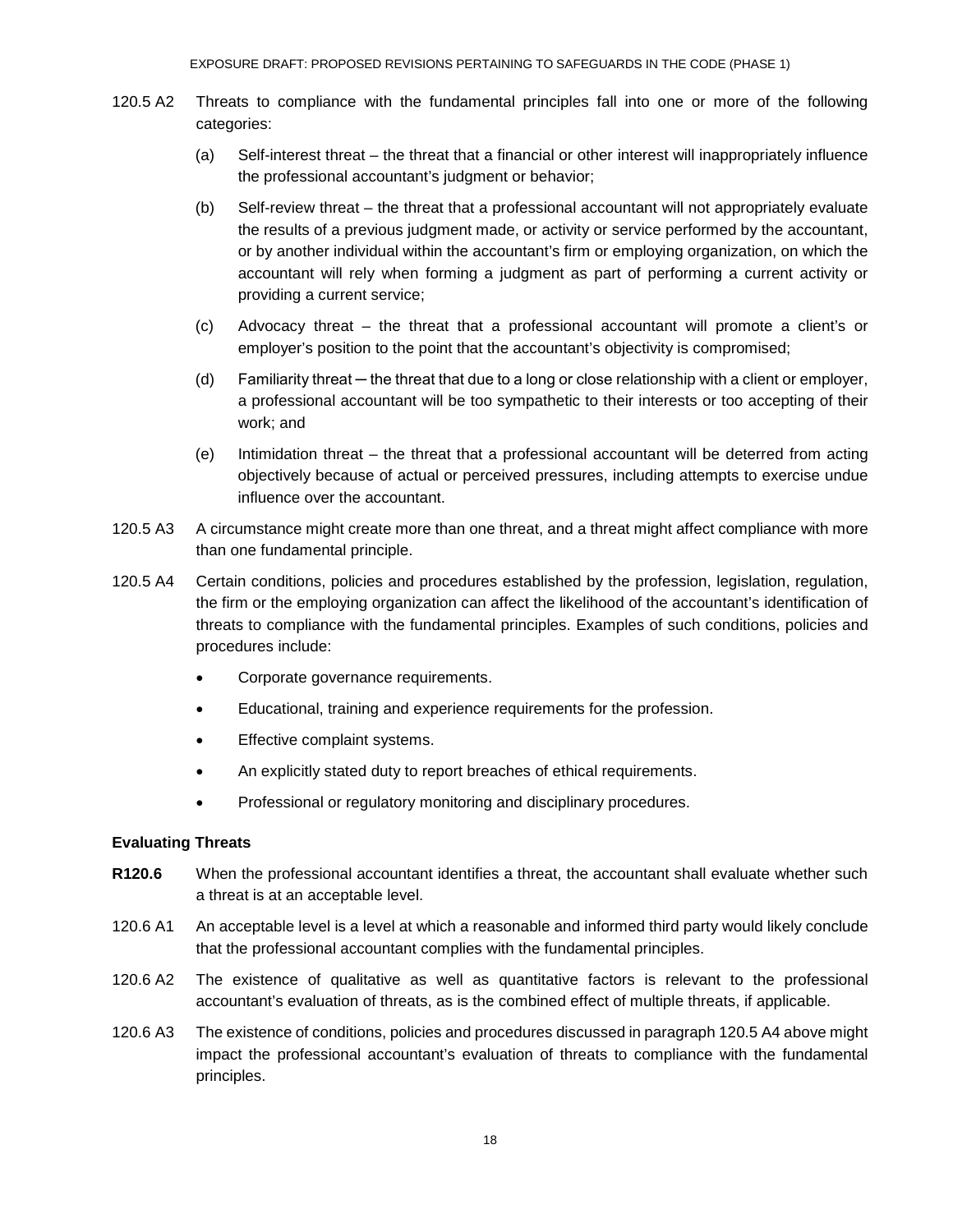## **Addressing Threats**

- **R120.7** If the professional accountant determines that the identified threats to compliance with the fundamental principles are not at an acceptable level, the accountant shall address the threats by eliminating or reducing them to an acceptable level. The accountant shall do so by:
	- (a) Eliminating the circumstances, including interests or relationships, that are creating the threats;
	- (b) Applying safeguards, where available and capable of being applied; or
	- (c) Declining or discontinuing the specific professional activity or service involved.
- 120.7 A1 There are some situations where the threat created would be so significant that no safeguards could reduce the threat to an acceptable level. International Independence Standards C1 and C2 of the Code provide examples of such situations.

### *Safeguards*

120.7 A2 Safeguards are actions, individually or in combination, that the professional accountant takes that effectively eliminate threats to compliance with the fundamental principles or reduce them to an acceptable level.

### **Re-evaluating Threats**

- **R120.8** If the professional accountant becomes aware of new information or changes in facts and circumstances that might impact whether a threat has been eliminated or reduced to an acceptable level, the accountant shall re-evaluate and address that threat accordingly.
- 120.8 A1 Remaining alert throughout the professional activity or service assists the professional accountant in determining whether new information has emerged or changes in facts and circumstances have occurred that:
	- (a) Impact the level of a threat; or
	- (b) Affect the professional accountant's conclusions about whether safeguards applied continue to be appropriate to address identified threats.
- 120.8 A2 If the professional accountant identifies a new threat, the application of the conceptual framework requires that the accountant evaluate and address this new threat as set out in paragraphs R120.5– R120.8 above.

### **Overall Assessment**

**R120.9** The professional accountant shall review judgments made and overall conclusions reached to determine that threats to compliance with the fundamental principles are eliminated or reduced to an acceptable level, and that no further action is needed. The reasonable and informed third party test described in paragraph 120.4 A1 is relevant to this assessment.

**[Extant 100.17 – 100.25 that deal with Conflicts of Interest and Communicating with Those Charged With Governance are dealt with by the [Structure Project.](http://www.ethicsboard.org/projects/structure-code)]**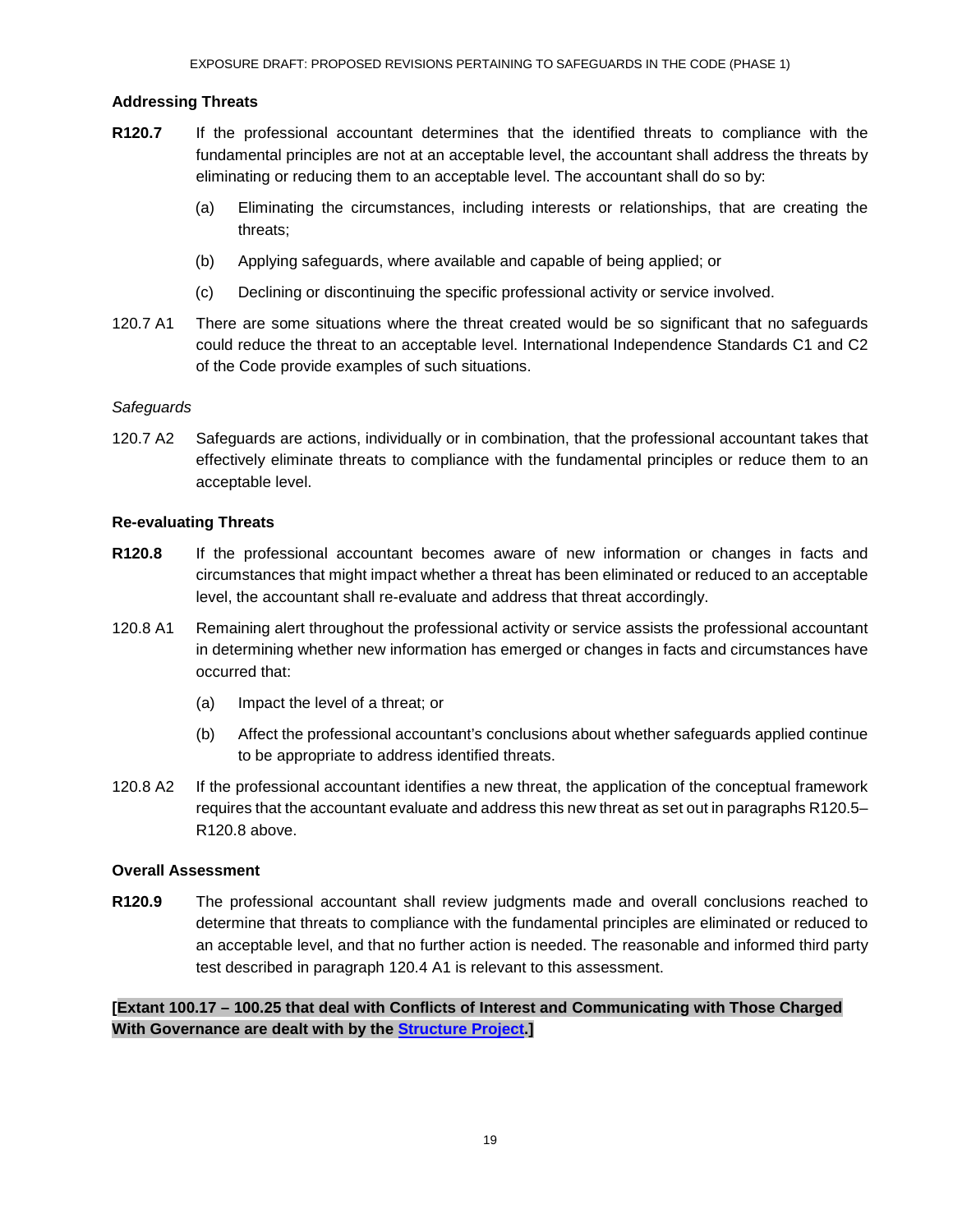## **C. SECTION 300 PROFESSIONAL ACCOUNTANTS IN PUBLIC PRACTICE**

## <span id="page-19-0"></span>**Section 300**

# **Application of the Conceptual Framework Approach by Professional Accountants in Public Practice**

## **Introduction**

300.1 This Part of the Code describes considerations for professional accountants in public practice in the application of the conceptual framework set out in Section 120. This Part does not describe all of the facts and circumstances, including professional services, interests and relationships, that could be encountered by accountants<sup>[18](#page-19-1)</sup> that create or might create threats to compliance with the fundamental principles. Therefore, accountants are encouraged to be alert for such facts and circumstances.

## **Requirements and Application Material**

**R300.2** A professional accountant shall comply with each of the fundamental principles and apply the conceptual framework set out in Section 120 to eliminate threats to compliance with those fundamental principles or to reduce them to an acceptable level.

## **Identifying Threats**

l

- 300.2 A1 Compliance with the fundamental principles might be threatened by a broad range of facts and circumstances. The following are categories of threats, and examples of facts and circumstances that might create those threats for a professional accountant when undertaking a professional activity or providing a professional service:
	- (a) Self-interest Threats
		- A professional accountant having a direct financial interest in a client.
		- A firm having undue dependence on total fees from a client or the possibility of losing a significant client.
		- A professional accountant having a significant close business relationship with a client.
	- (b) Self-review Threats
		- A professional accountant issuing an assurance report on the effectiveness of the operation of financial systems after designing or implementing the systems.
		- A professional accountant having prepared the original data used to generate records that are the subject matter of the assurance engagement.
		- A professional accountant being, or having recently been, a director or officer of the client, or having recently been employed by the client in a position to exert significant influence over the subject matter of the engagement.

<span id="page-19-1"></span>In Part C and in C1 and C2, the term "professional accountant" refers to professional accountants in public practice and firms of professional accountants in practice.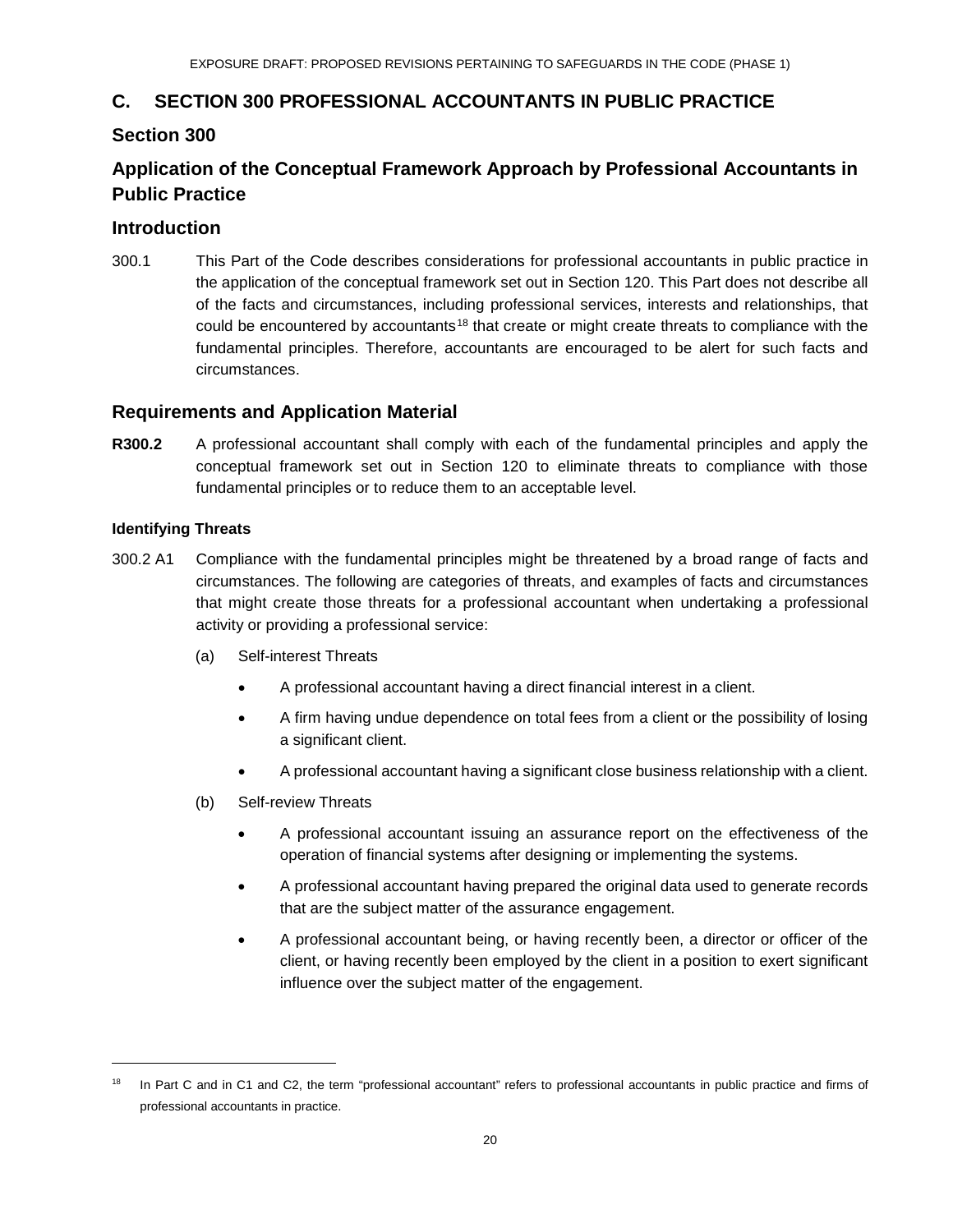- (c) Advocacy Threats
	- The professional accountant promoting shares in a client.
	- A professional accountant acting as an advocate on behalf of an audit client in litigation or disputes with third parties.
- (d) Familiarity Threats
	- A member of the engagement team having a close or immediate family member who is a director or officer of the client, or is an employee of the client who is in a position to exert significant influence over the subject matter of the engagement.
	- A director or officer of the client, or an employee in a position to exert significant influence over the subject matter of the engagement, having recently served as the engagement partner.
	- Senior personnel having a long association with the assurance client.
- (e) Intimidation Threats
	- A firm being threatened with dismissal from a client engagement.
	- A professional accountant feeling pressured to agree with the judgment of a client employee because the employee has more expertise on the matter in question.
	- A professional accountant being informed by a partner of the firm that a planned promotion will not occur unless the accountant agrees with an audit client's inappropriate accounting treatment.

The categories of threats are also discussed in Section 120.

### **Evaluating Threats**

- 300.2 A2 Conditions that might impact the evaluation of whether a threat is at an acceptable level include the nature of:
	- (a) The client and its operating environment;
	- (b) The professional service being provided; and
	- (c) The firm and its operating environment.

#### *The Client and its Operating Environment*

- 300.2 A3 The level of a threat might be impacted by the following types of client or professional service that is provided:
	- (a) An audit client and whether the audit client is a public interest entity;
	- (b) An assurance client that is not an audit client; or
	- (c) A non-assurance client.

For example, providing a service to an audit client might be perceived to result in a higher level of threat to the fundamental principle of objectivity. Such a threat might be further increased when the audit client is a public interest entity with a large number and wide range of stakeholders.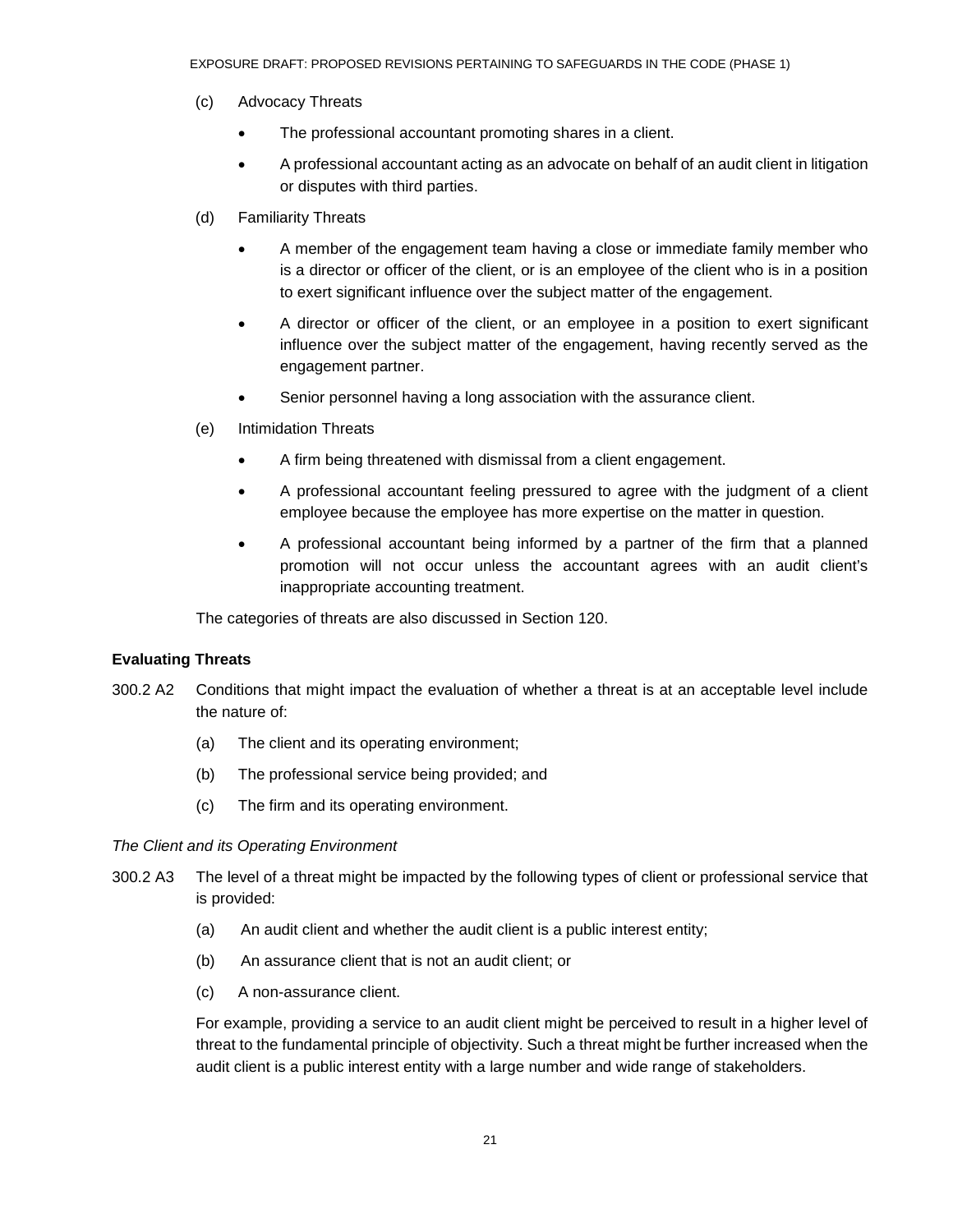- 300.2 A4 A professional accountant's evaluation of the level of the threat might also be impacted by a client's operating environment. For example:
	- The client requires appropriate persons other than management to ratify or approve the appointment of a firm to perform an engagement.
	- The client has competent employees with experience and seniority to make managerial decisions.
	- The client has implemented internal procedures that facilitate objective choices in tendering non-assurance engagements.
	- The client has a corporate governance structure that provides appropriate oversight and communications regarding the firm's services.

### *The Professional Service Being Provided*

300.2 A5 The level of a threat is impacted by the nature and scope of the professional service. Examples of professional services, the threats that might arise as a result, and how a professional accountant may address those threats are discussed in International Independence Standards C1 and C2.

## *The Firm and its Operating Environment*

- 300.2 A6 A professional accountant's evaluation of the level of a threat might be impacted by the work environment within a firm and its operating environment. For example:
	- Leadership of the firm that promotes compliance with the fundamental principles and establishes the expectation that professional accountants will act in the public interest.
	- Methods and processes for establishing and monitoring compliance with the fundamental principles by all personnel.
	- Compensation, performance appraisal and disciplinary policies and procedures that promote compliance with the fundamental principles.
	- Management of the reliance on revenue received from a single client.
	- The engagement partner having authority for compliance with the fundamental principles, including decisions about the permissibility of services to an audit client.
	- Educational, training and experience requirements.
	- Processes to facilitate and address internal and external complaints.

## **Addressing Threats**

- 300.2 A7 If the professional accountant determines that the identified threats to compliance are not at an acceptable level, Section 120 requires that the accountant address those threats by:
	- (a) Eliminating the circumstances, including interests or relationships, that are creating the threats;
	- (b) Applying safeguards, where available and capable of being applied; or
	- (c) Declining or discontinuing the specific professional activity or service involved.
- 300.2 A8 There are some situations where the threat created would be so significant that no safeguards could reduce the threat to an acceptable level, and the threats may not be addressed by applying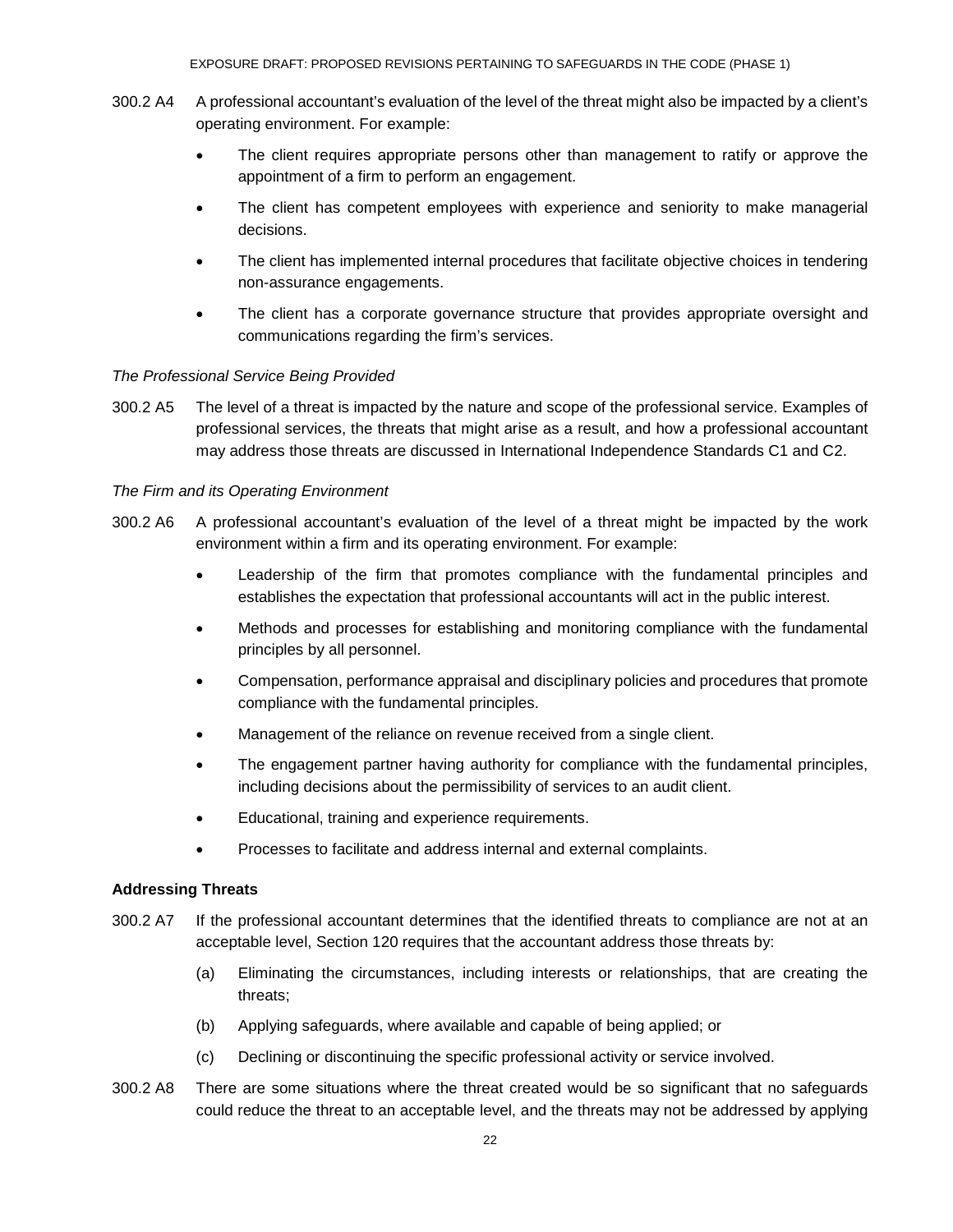the requirements in Section 120. International Independence Standards C1 and C2 provide examples of such situations.

### *Examples of Safeguards*

- 300.2 A9 Safeguards vary depending on the facts and circumstances. The following are examples of actions that in certain circumstances might be safeguards in addressing threats:
	- Having a professional accountant who was not involved with the non-assurance service provided to an audit client review the non-assurance work performed, or otherwise advise as necessary might address a self-review threat.
	- Having a professional accountant who was not a member of the team review the work performed or otherwise advise as necessary might address self-review threats.
	- Using different partners and engagement teams with separate reporting lines for the provision of non-assurance services to an assurance client might address self-review and familiarity threats.
	- Consulting those charged with governance or an independent third party, including a committee of independent directors, a professional regulatory body or another professional accountant might address advocacy or intimidation threats.
	- Involving another firm to perform or re-perform part of the engagement might address selfinterest, self-review, advocacy or familiarity threats.
	- Rotating assurance team personnel might address self-interest and familiarity threats.

### **Re-evaluating Threats**

- 300.2 A10 New information or changes in facts and circumstances might:
	- (a) Impact the level of a threat; or
	- (b) Affect the professional accountant's conclusions about whether safeguards applied continue to be appropriate to address identified threats.
- 300.2 A11 Examples of new information or changes in facts and circumstances include:
	- When the scope of a professional service is expanded.
	- When the client becomes a listed entity or acquires another business unit.
	- When the firm merges with another firm.
	- Where the engagement partner's immediate family member is recently employed by the client.

In those situations described above, actions already implemented as safeguards might no longer be effective in eliminating those threats or reducing them to an acceptable level.

### **Overall Assessment**

300.2 A12 When applying the conceptual framework, Section 120 requires that the professional accountant reviews judgments made and overall conclusions reached to determine that threats to compliance with the fundamental principles are eliminated, or reduced to an acceptable level and that no further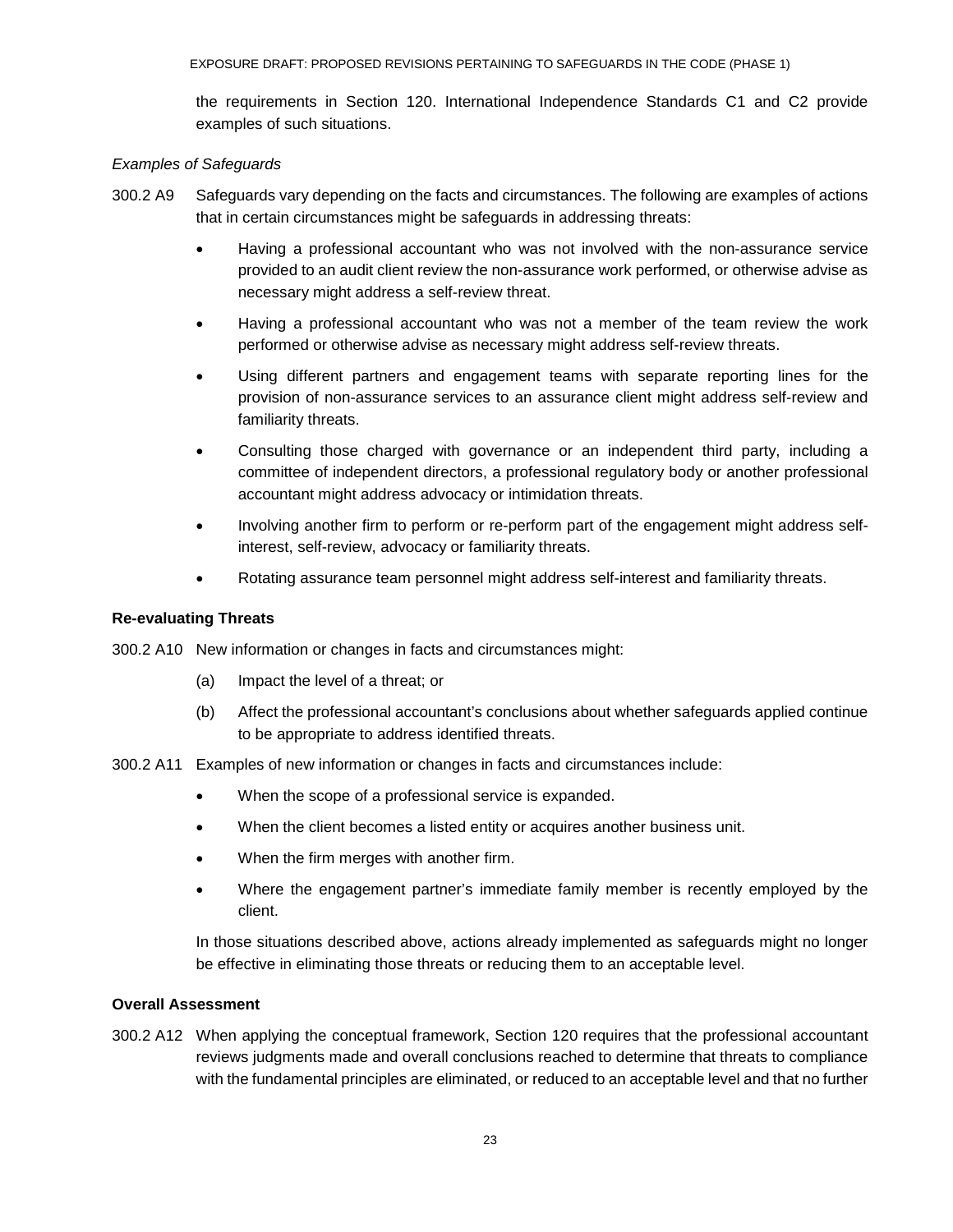EXPOSURE DRAFT: PROPOSED REVISIONS PERTAINING TO SAFEGUARDS IN THE CODE (PHASE 1)

action is needed. The reasonable and informed third party test described in Section 120 is relevant to this assessment.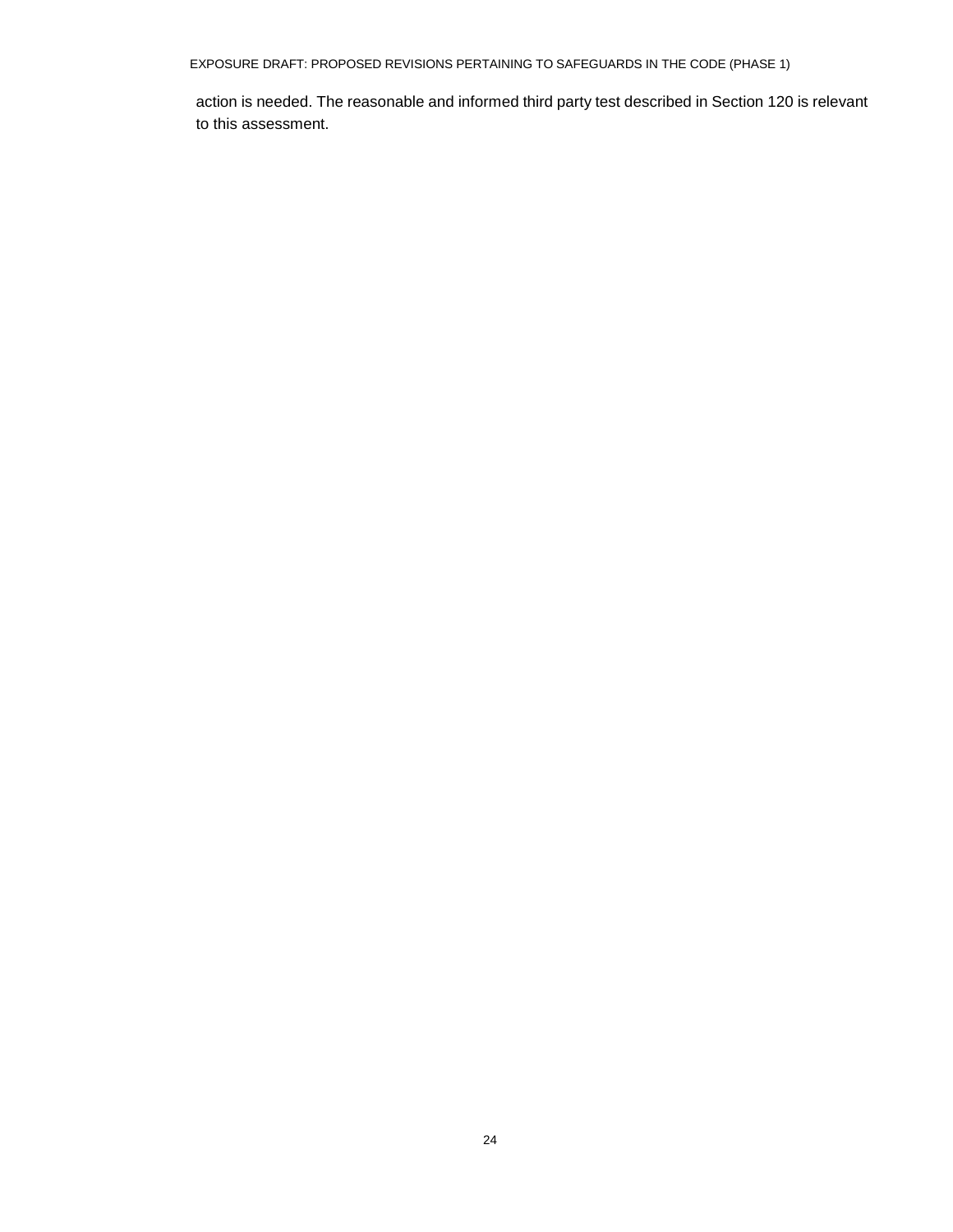<span id="page-24-0"></span>The *Code of Ethics for Professional Accountants*, Exposure Drafts, Consultation Papers, and other IESBA publications are published by, and copyright of, IFAC.

The IESBA and IFAC do not accept responsibility for loss caused to any person who acts or refrains from acting in reliance on the material in this publication, whether such loss is caused by negligence or otherwise.

The 'International Ethics Standards Board for Accountants, '*Code of Ethics for Professional Accountants*', 'International Federation of Accountants', 'IESBA', 'IFAC', the IESBA logo, and IFAC logo are trademarks of IFAC, or registered trademarks and service marks of IFAC in the US and other countries.

Copyright © December 2015 by the International Federation of Accountants (IFAC). All rights reserved. Permission is granted to make copies of this work to achieve maximum exposure and feedback provided that each copy bears the following credit line: "*Copyright © December 2015 by the International Federation of Accountants (IFAC). All rights reserved. Used with permission of IFAC. Permission is granted to make copies of this work to achieve maximum exposure and feedback*."